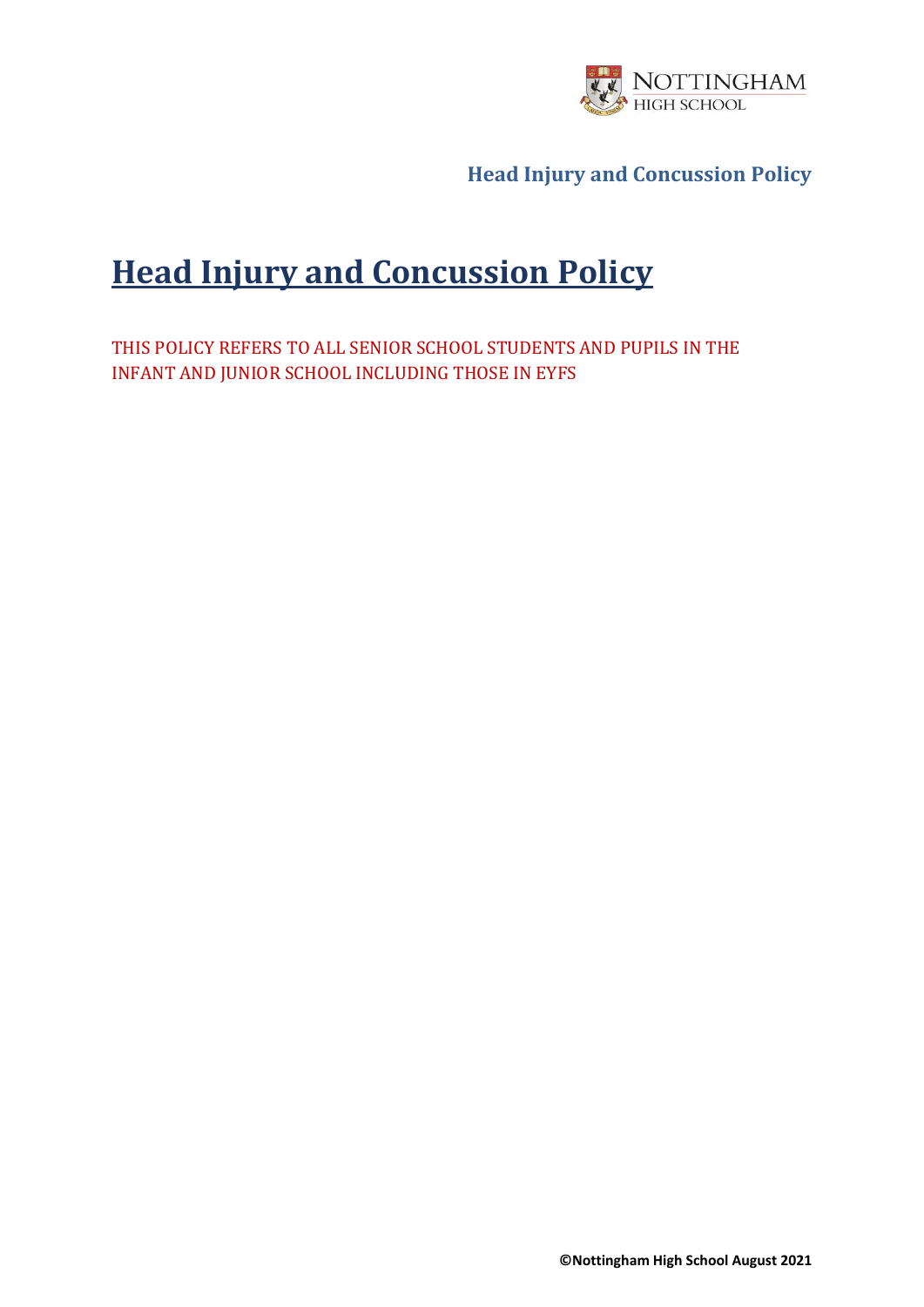

#### **1. Introduction**

- 1.1 We take the welfare of our students extremely seriously, both on and off the sports field. We have comprehensive policies in place to ensure that if a student sustains an injury, they receive the appropriate management. That includes this policy, which specifically addresses head injuries.
- 1.2 A head injury could happen in any area of School life. This policy focuses on sport activities (both contact sports and non-contact sports) where the risk of head injuries happening is higher but can be used for head injuries which occur in another context.
- 1.3 We have retained the services of Return2Play, a leading sports medicine consultancy, to assist in the management of head injuries at the School. The School will provide parents with log in details and instructions about how to use the Return2Play system. Parents are required to access the system, and use it in the ways set out in this policy.
- 1.4 The aim of this policy is to:
	- 1.4.1 Ensure understanding of the key terms and the link between head injury and brain injury;
	- 1.4.2 Identify sport activities which carry a risk of head injury;
	- 1.4.3 Underscore the importance of creating suitable risk assessments for sport activities being undertaken by the School;
	- 1.4.4 Provide clear processes to follow when a student does sustain a head injury; and
	- 1.4.5 Provide parents and students with clear information about the School's approach, including the comprehensive processes the School has in place.
- 1.5 Parents and students should read this policy carefully in order that parents can provide their informed consent to their child's participation in School sporting activities.
- 1.6 This policy applies to:
	- 1.6.1 School staff (including part time or occasional employees or visiting teachers);
	- 1.6.2 Students of the School;
	- 1.6.3 Parents of Students at the School; and
	- 1.6.4 Any other individual participating in any capacity in a School activity. For example, this would include a contractor providing sports coaching, or a volunteer on a School trip.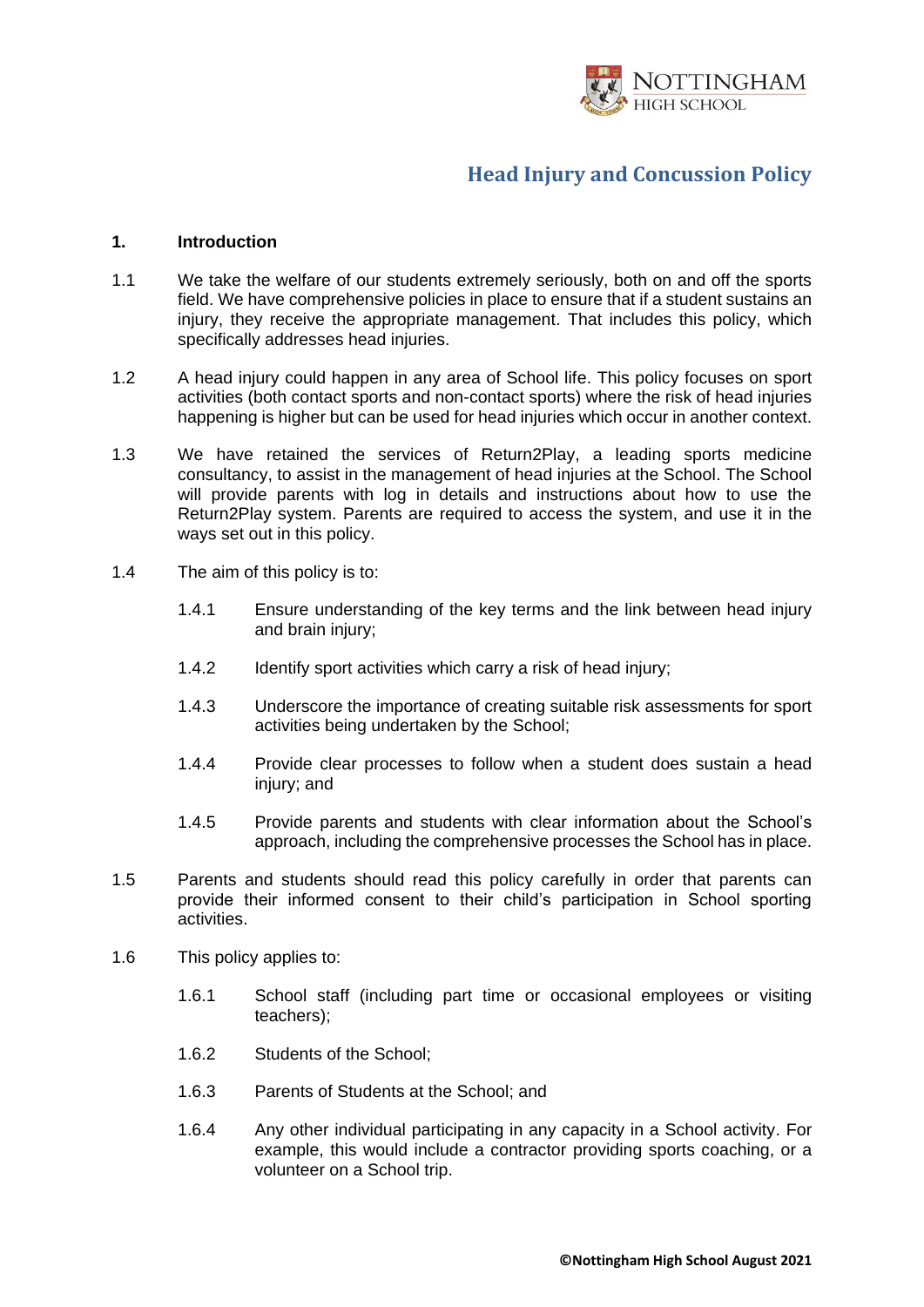

#### **2. Definitions**

- 2.1 The following terms are used in this policy:
	- 2.1.1 **Head injury**: means any trauma to the head other than superficial injuries to the face.
	- 2.1.2 **Traumatic Brain Injury (TBI**): is an injury to the brain caused by a trauma to the head (head injury).
	- 2.1.3 **Concussion**: is a type of traumatic brain injury (**TBI**) resulting in a disturbance of brain function. It usually follows a blow directly to the head, or indirectly if the head is shaken when the body is struck. Transient loss of consciousness is not a requirement for diagnosing concussion and occurs in less than 10% of concussions.
	- 2.1.4 **Transient Loss of consciousness**: is the sudden onset, complete loss of consciousness of brief duration with relatively rapid and complete recovery. It can also be referred to as 'being knocked out' or a 'blackout.'
	- 2.1.5 **Persistent loss of consciousness**: is a state of depressed consciousness where a person is unresponsive to the outside world. It can also be referred to as a coma.
	- 2.1.6 **Chronic Traumatic Encephalopathy (CTE)** is one type of degenerative and progressive brain condition that's thought to be caused by TBIs and repeated episodes of concussion. CTE usually begins gradually several years after receiving TBIs or repeated concussions. The symptoms affect the functioning of the brain and eventually lead to dementia.
	- 2.1.7 **Contact sport**: is any sport where physical contact is an acceptable part of play for example rugby, football and hockey.
	- 2.1.8 **Non-contact sport**: is any sport where physical contact is not an acceptable part of play but where there are nonetheless potential collisions between players and between players and the ball, for example cricket and netball.

#### **3. The risks**

- 3.1 Playing contact and non-contact sport increases an individual's risk of collision with objects or other players.
- 3.2 Collisions can cause a head injury, which can cause a traumatic brain injury such as a concussion.
- 3.3 It is very important to recognise that a student can have a concussion, even if they are not 'knocked out'. Transient loss of consciousness is not a requirement for diagnosing concussion and occurs in less than 10% of concussions.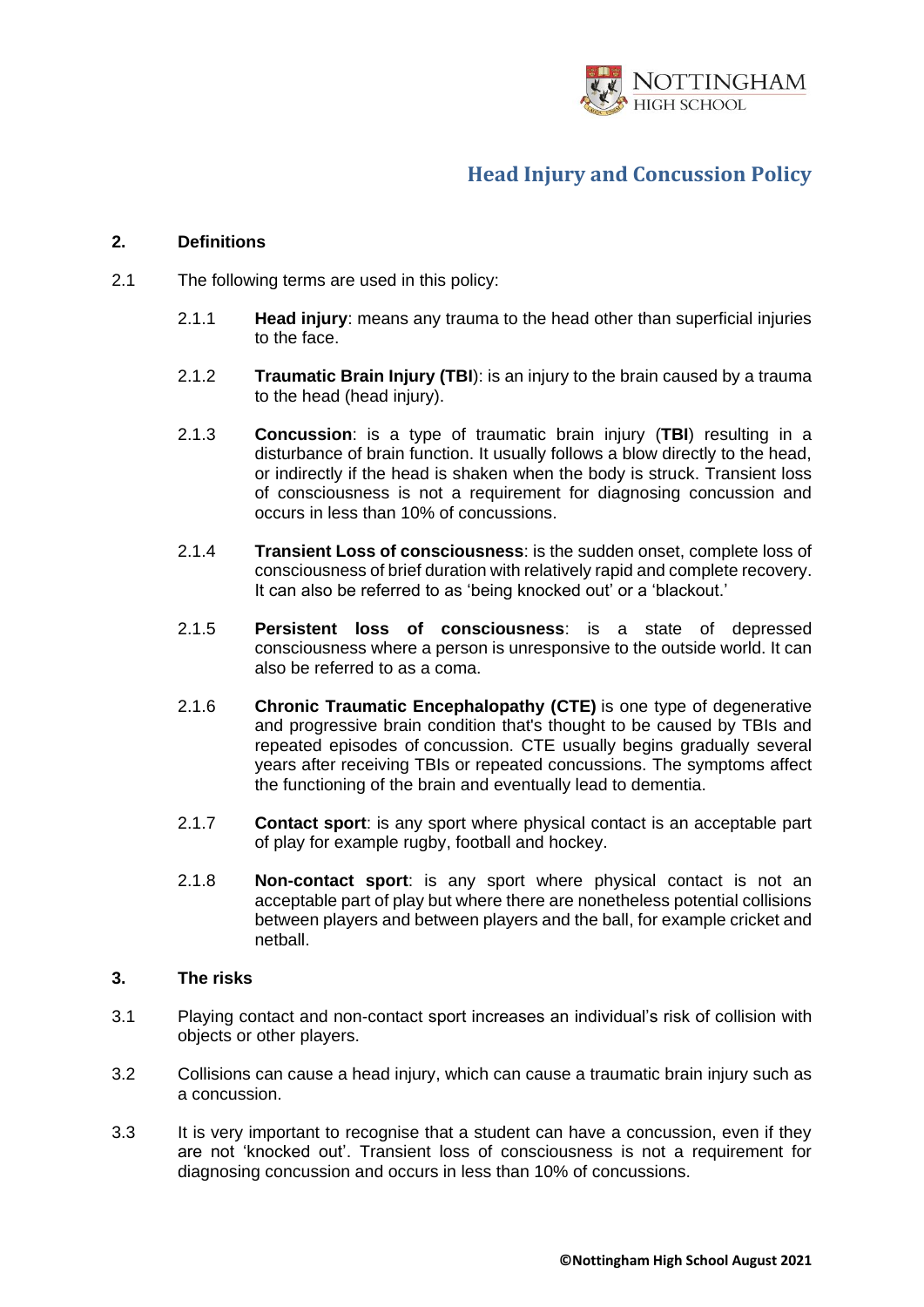

- 3.4 Children and young adults are more susceptible to concussion than adults because their brains are not yet fully developed and thus more vulnerable to injury.
- 3.5 The current evidence suggests that repeated episodes of concussion, even where there is no transitory loss of consciousness, can cause significant changes to the structure and function of the brain in a condition known as CTE.

#### **4. Preventative steps to reduce the risks**

- 4.1 All our games training, including pre-season training, and matches are supervised by staff who are First Aid trained. Any staff member involved in games has undertaken concussion awareness training which is refreshed annually.
- 4.2 Any person responsible for the undertaking of a sporting activity must ensure a suitable risk assessment for the specific sport activity is created and maintained. This risk assessment should be tailored to the specific School environment and should:
	- 4.2.1 Identify the specific risks posed by the sport activity, including the risk of players sustaining head injuries;
	- 4.2.2 Identify the level of risk posed;
	- 4.2.3 State the measures and reasonable steps taken to reduce the risks and;
	- 4.2.4 Identify the level of risk posed with the measures applied.
- 4.3 The current versions of the risk assessments (as at August 2021) for the core curriculum sports at the School are annexed to this policy. These risks assessments are updated annually, normally at the start of the academic year, and the School reserves the right to make changes to them without notice.
	- 4.3.1 Rugby Senior School (Schedule Two);
	- 4.3.2 Rugby Junior School (Schedule Three)
	- 4.3.3 Hockey (Schedule Four)
	- 4.3.4 Cricket (Schedule Five);
	- 4.3.5 Netball (Schedule Six);
	- 4.3.6 Rounders (Schedule Seven); and
	- 4.3.7 Football (Schedule Eight).

Risk assessments for other sports are available on request:

4.4 The governing bodies of most sports played in our Schools have each produced head injury guidelines that are specific to their sport. Those responsible for risk assessing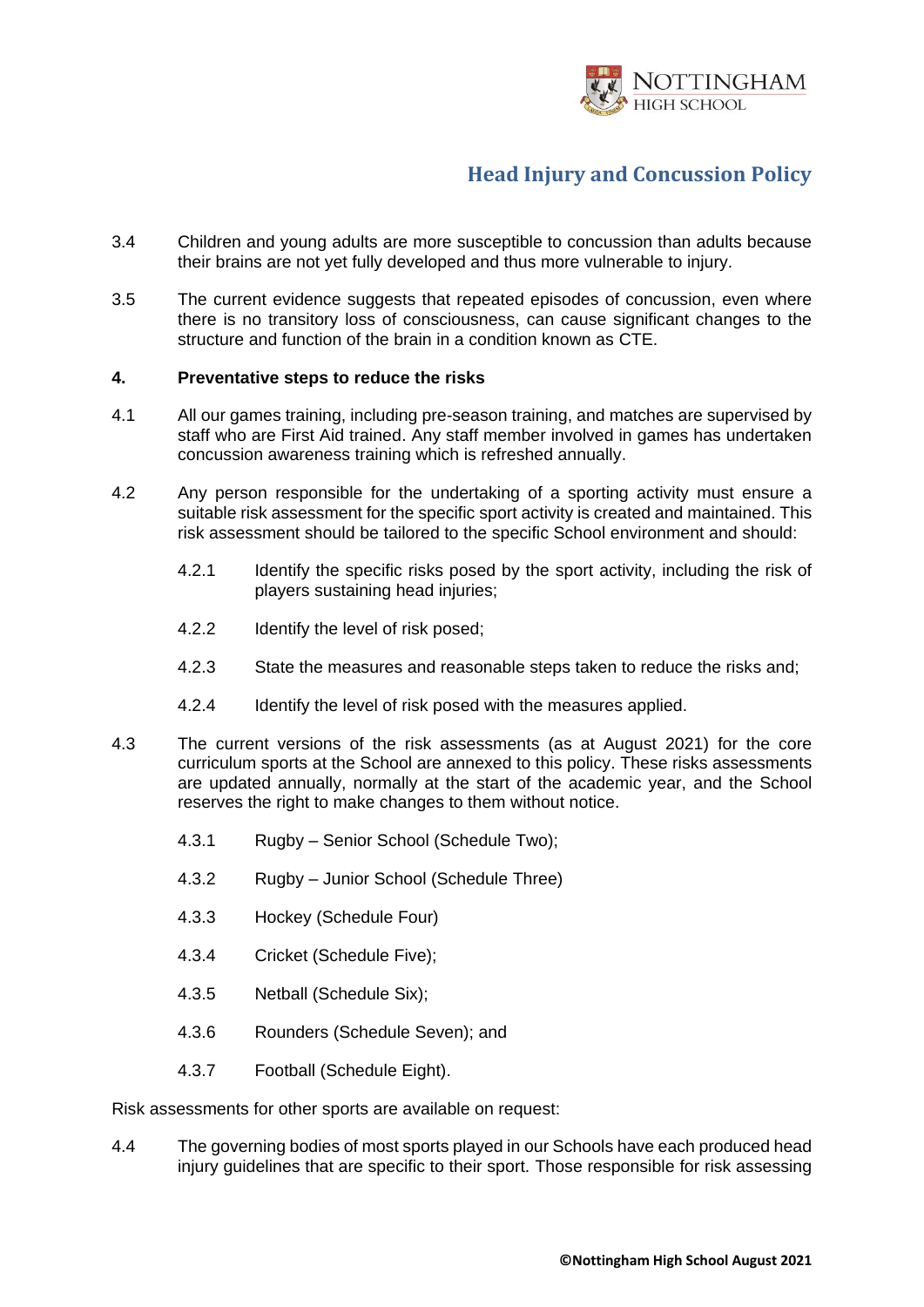

sport activities in our School should have regard to the relevant and latest guidelines when carrying out their risk assessment. For example:

- 4.4.1 The Sport and Recreation Alliance includes members from the major sports governing bodies, including the RFU, ECB, FE, RFL and England Hockey. Together they have produced 'Concussion Guidelines for the Education Sector', which can be viewed here: [https://www.afpe.org.uk/physical-education/wp](https://www.afpe.org.uk/physical-education/wp-content/uploads/Concussion_guidelines_for_the_education_sector_June2015.pdf)[content/uploads/Concussion\\_guidelines\\_for\\_the\\_education\\_sector\\_June](https://www.afpe.org.uk/physical-education/wp-content/uploads/Concussion_guidelines_for_the_education_sector_June2015.pdf) [2015.pdf](https://www.afpe.org.uk/physical-education/wp-content/uploads/Concussion_guidelines_for_the_education_sector_June2015.pdf)
- 4.4.2 Football:
	- (a) General FA concussion guidelines: [https://www.thefa.com/get](https://www.thefa.com/get-involved/fa-concussion-guidelines-if-in-doubt-sit-them-outold)[involved/fa-concussion-guidelines-if-in-doubt-sit-them-outold](https://www.thefa.com/get-involved/fa-concussion-guidelines-if-in-doubt-sit-them-outold)
	- (b) FA Heading Guidance: [https://www.thefa.com/news/2020/feb/24/updated-heading](https://www.thefa.com/news/2020/feb/24/updated-heading-guidance-announcement-240220)[guidance-announcement-240220](https://www.thefa.com/news/2020/feb/24/updated-heading-guidance-announcement-240220)
- 4.4.3 Rugby:
	- (a) [https://www.englandrugby.com/participation/playing/headcase/age](https://www.englandrugby.com/participation/playing/headcase/age-grade/schools-and-colleges)[grade/schools-and-colleges](https://www.englandrugby.com/participation/playing/headcase/age-grade/schools-and-colleges)
	- (b) RFU Graduated Return to Play guidelines: [https://www.englandrugby.com/dxdam/04/0453acb5-5fe2-4608-](https://www.englandrugby.com/dxdam/04/0453acb5-5fe2-4608-91b0-a2bd191c3016/HEADCASE%20GRTP.pdf) [91b0-a2bd191c3016/HEADCASE%20GRTP.pdf](https://www.englandrugby.com/dxdam/04/0453acb5-5fe2-4608-91b0-a2bd191c3016/HEADCASE%20GRTP.pdf)
- 4.4.4 Hockey:
	- (a) GB & England Hockey Concussion Policy [https://www.cuhc.org.uk/wp-content/uploads/2020/10/CUHC-](https://www.cuhc.org.uk/wp-content/uploads/2020/10/CUHC-Concussion-Policy-2020-21.pdf)[Concussion-Policy-2020-21.pdf](https://www.cuhc.org.uk/wp-content/uploads/2020/10/CUHC-Concussion-Policy-2020-21.pdf)
	- (b) England Hockey 'Safe Hockey' guides [https://www.englandhockey.co.uk/governance/duty-of-care-in](https://www.englandhockey.co.uk/governance/duty-of-care-in-hockey/safe-hockey)[hockey/safe-hockey](https://www.englandhockey.co.uk/governance/duty-of-care-in-hockey/safe-hockey)

#### **5. Head injuries sustained outside of school**

- 5.1 As noted above, repeated concussions can cause significant changes to the structure and function of the brain, in particular the child's brain.
- 5.2 It is therefore very important that the School, students and their parents take a holistic approach to the management of head injuries causing concussions and cooperate with regards to sharing information.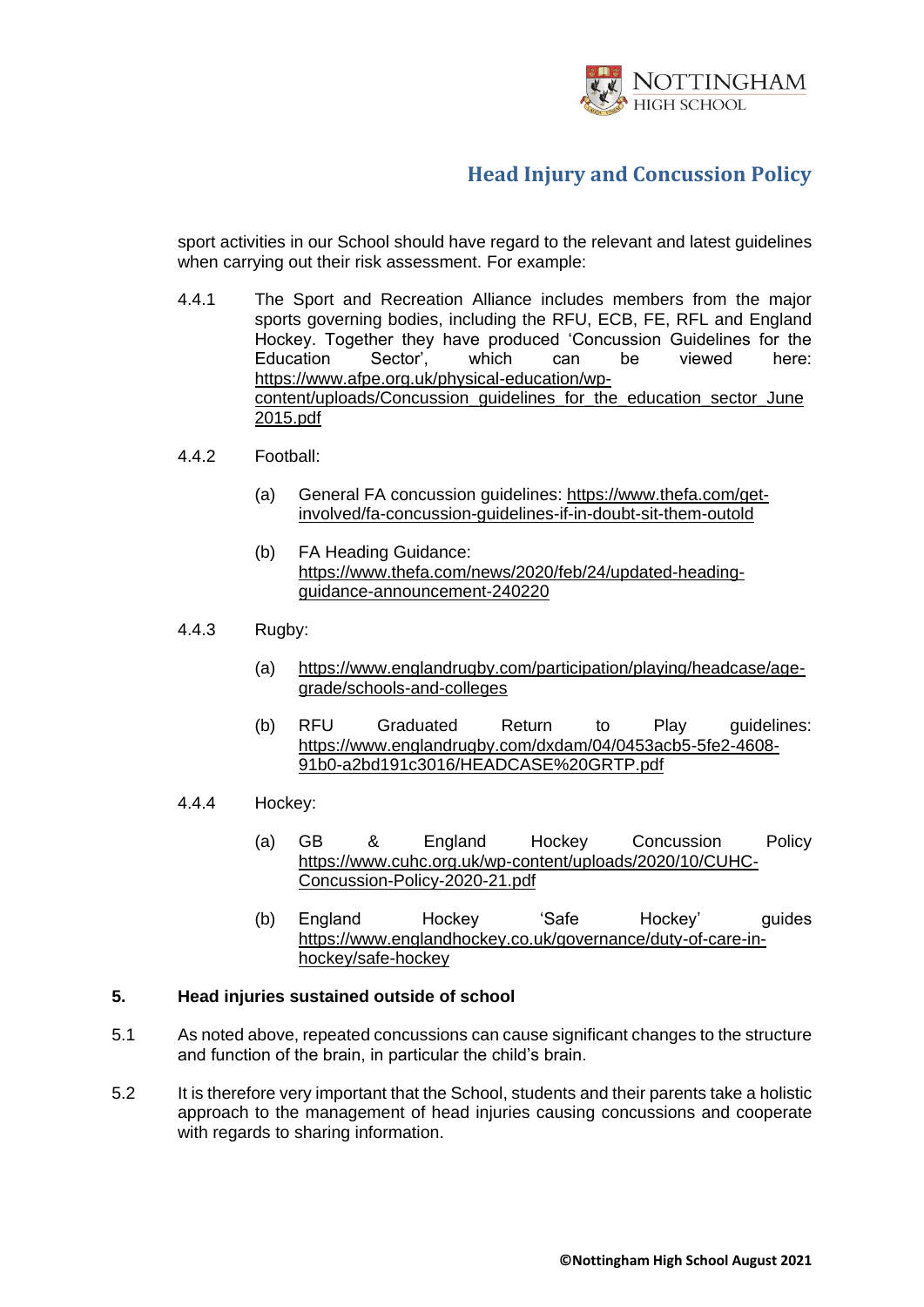

- 5.3 Where a student sustains a head injury which has caused a concussion whilst participating in an activity outside of the School, the parents should log the injury on the Return2Play System, and keep the School updated of any developments thereafter. This would apply, for example, if a student suffers a concussion playing for an external sports club or if a student sustains a head injury while taking part in an informal game of sport, for example in the local park.
- 5.4 The School will determine the appropriate way forward on receiving a notification of this nature. That might include reviewing any return to play plan already established by the external club, or if no such plan has been put in place, considering whether a return to play plan should be established under this policy.
- 5.5 In turn the School will update the Return2Play System where a student has sustained a head injury causing a concussion at School (as set out at [6.5](#page-7-0) below).

#### **6. Initial procedure to follow where a student sustains a head injury at School**

- 6.1 The welfare of students is of central importance. Any person to whom this policy applies should adopt a cautious approach if they are in any doubt as to whether a head injury has occurred and/or whether the head injury has caused a concussion.
- 6.2 Those individuals to whom this policy applies should be aware of the symptoms of a concussion. The British Medical Journal has published a one page 'Pocket Concussion Recognition Tool' to help identify concussion in children, youth and adults. The tool is attached at Schedule One, and is also available for download (here: [https://bjsm.bmj.com/content/bjsports/47/5/267.full.pdf\)](https://bjsm.bmj.com/content/bjsports/47/5/267.full.pdf) The tool identifies the following signs and symptoms of suspected concussion:
	- 6.2.1 Loss of consciousness;
	- 6.2.2 Seizure or convulsion;
	- 6.2.3 Balance problems;
	- 6.2.4 Nausea or vomiting;
	- 6.2.5 Drowsiness;
	- 6.2.6 More emotional;
	- 6.2.7 Irritability;
	- 6.2.8 Sadness;
	- 6.2.9 Fatigue or low energy;
	- 6.2.10 Nervous or anxious;
	- 6.2.11 "don't feel right";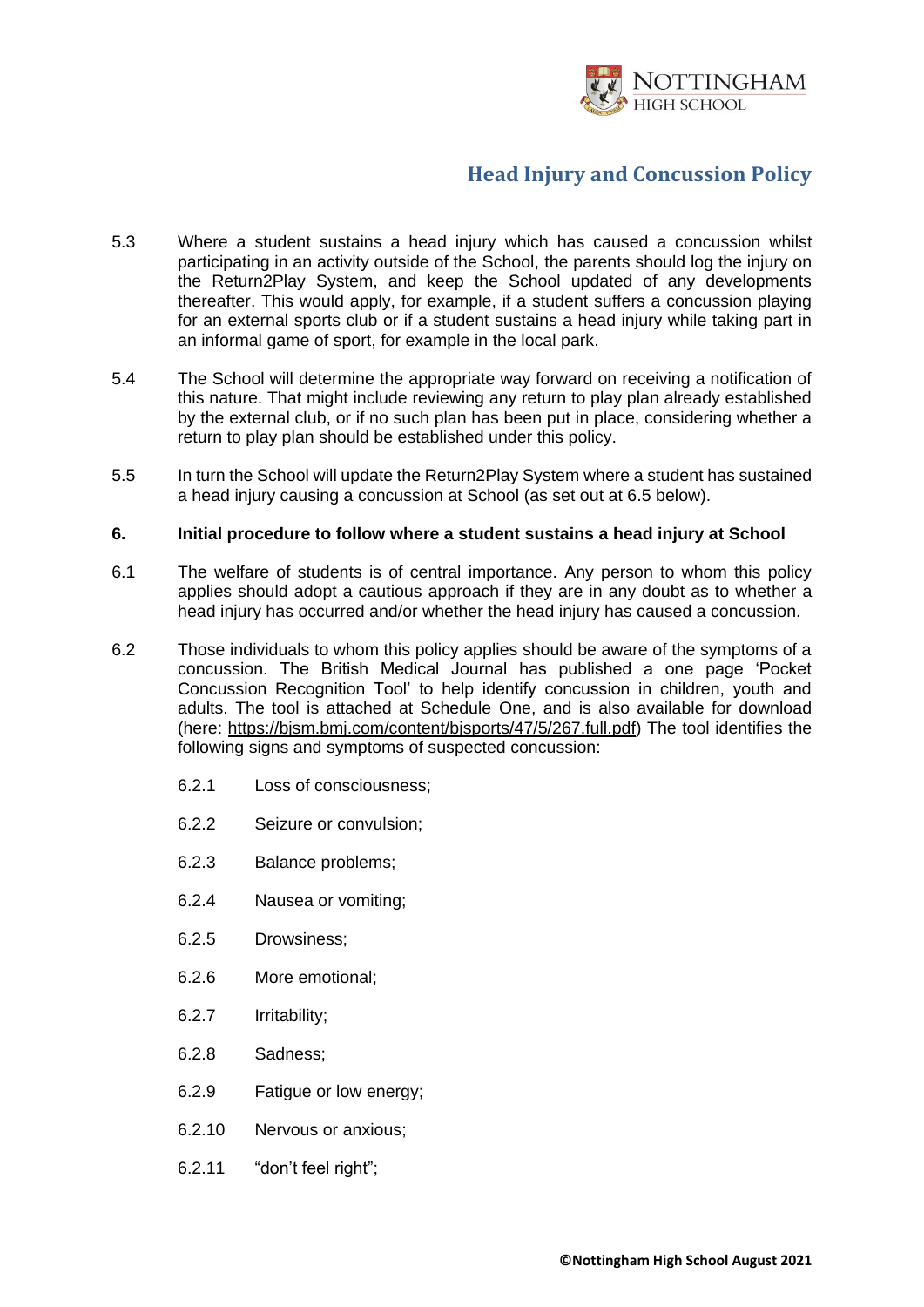

- 6.2.12 Difficulty remembering;
- 6.2.13 Headache;
- 6.2.14 Dizziness;
- 6.2.15 Confusion;
- 6.2.16 Feeling slowed down;
- 6.2.17 "Pressure in head";
- 6.2.18 Blurred vision;
- 6.2.19 Sensitivity to light;
- 6.2.20 Amnesia;
- 6.2.21 Feeling like "in a fog";
- 6.2.22 Neck pain;
- 6.2.23 Sensitivity to noise; and
- 6.2.24 Difficulty concentrating.
- 6.3 Where a student sustains a suspected head injury or concussion, the person supervising the activity should immediately remove the student from play where it is safe to do and refer the student to either the School Nurse a qualified first aider or for School sports fixtures where paramedics are in attendance, to those paramedics.
- 6.4 The School Nurse, First Aider or the paramedic will determine whether the student is displaying any "red flag" symptom in which case the ambulance services should be called on 999. The Pocket Concussion Recognition Tool at Schedule One identifies the following red flags:
	- 6.4.1 Athlete complains of neck pain;
	- 6.4.2 Increasing confusion or irritability;
	- 6.4.3 Repeated vomiting;
	- 6.4.4 Seizure or convulsion;
	- 6.4.5 Weakness or tingling/burning in arms or legs;
	- 6.4.6 Deteriorating conscious state;
	- 6.4.7 Severe or increasing headache;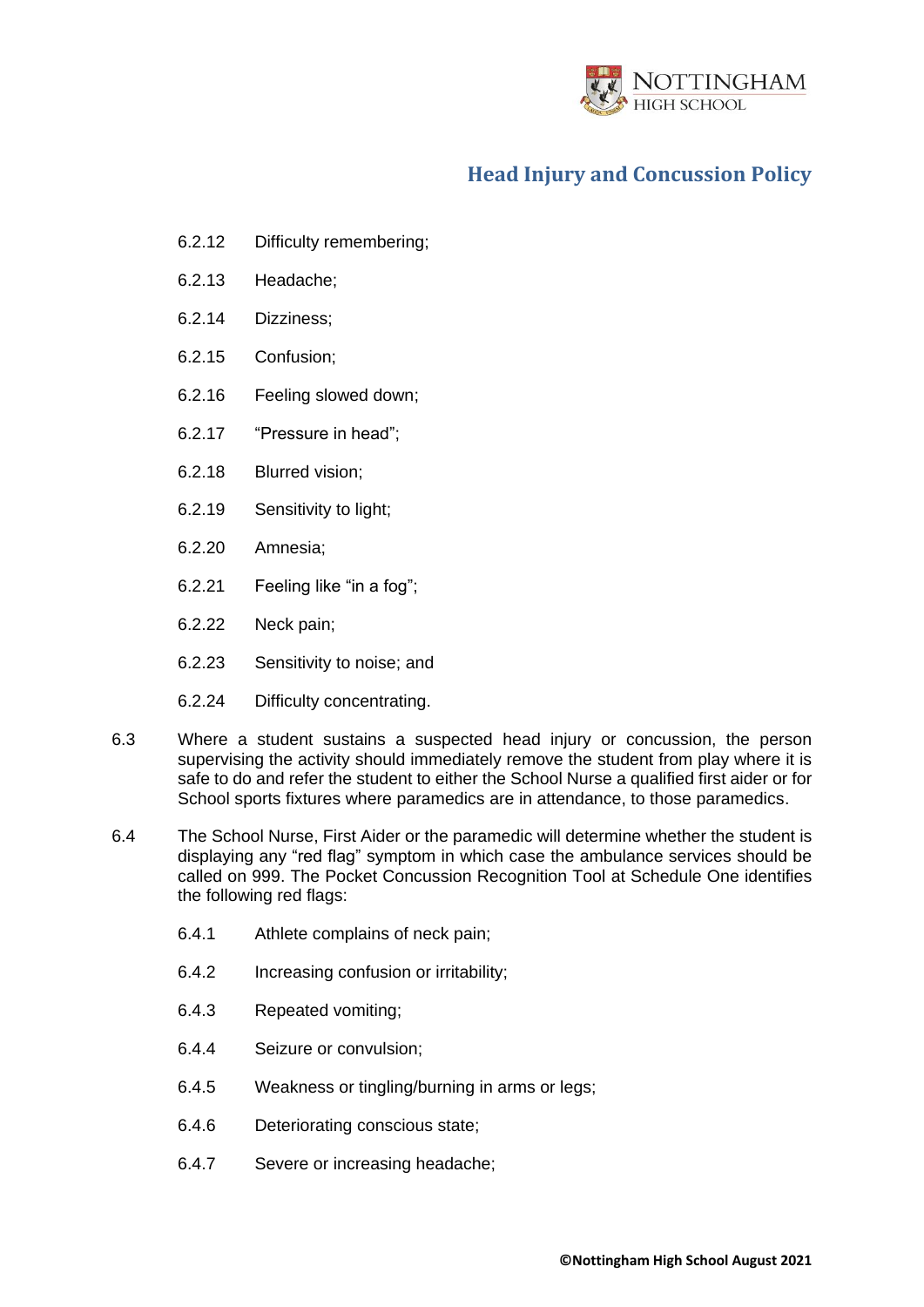

- 6.4.8 Unusual behaviour change; and
- 6.4.9 Double vision.
- <span id="page-7-0"></span>6.5 The School Nurse will update the Return2Play portal with details of the head injury as soon as reasonably possible, and in any case on the same day of the incident. The entry should include the following details: the student's name, the date of the incident, the time of the incident, a description of the incident, a description of the head injury incurred, and a description of any action taken. Parents will receive an automatic email notification directing them to details of the injury logged on the Return2Play system.
- 6.6 Anyone sustaining a head injury and showing symptoms of concussion will not be allowed to drive themselves or travel home unaccompanied by either school or public transport, and alternate arrangements should be made with the parents

#### **7. Managing a return to play following a head injury**

- 7.1 Any student that has suffered a head injury and showed symptoms of concussion should be subject to a graduated return to play programme (**GRTP**).
- 7.2 The information below details how the Return2Play system should be used to ensure the safe management of concussion:
	- 7.2.1 *Live injury register*: A live register of all our students' current fitness to play sport is accessible to staff. This allows us to ensure that, if injured, a player is not put at risk of being played. The register also allows us to track current injuries and audit previous injuries.
	- 7.2.2 *Injury Logged*: As soon as a player's concussion has been logged onto the system, Return2Play automatically sends out a notification to every team that the student plays for as well as key staff within the school and any additional recipients that you choose to add. Return2Play will also issue parents with medical advice regarding warning signs to look out for, and explain the recovery guidelines.
	- 7.2.3 *Two Weeks Rest*: The player must first have a mandatory two-week rest period. During this period, the Return2Play system can be used to record symptoms and check a player is making a good recovery. This information is passed onto the doctor so they have as much information as possible about the student's injury.
	- 7.2.4 *Medical assessment*: The GRTP should be developed in consultation with a suitably qualified medical professional and be tailored to the specific circumstances of the individual (including the type of injury sustained and the relevant sport). We have contracted Return2Play to provide medical assessments to all of our students who require them. Parents can access webcam clinics available throughout the week and during school holidays through the Return2Play system. Some parents may prefer to use their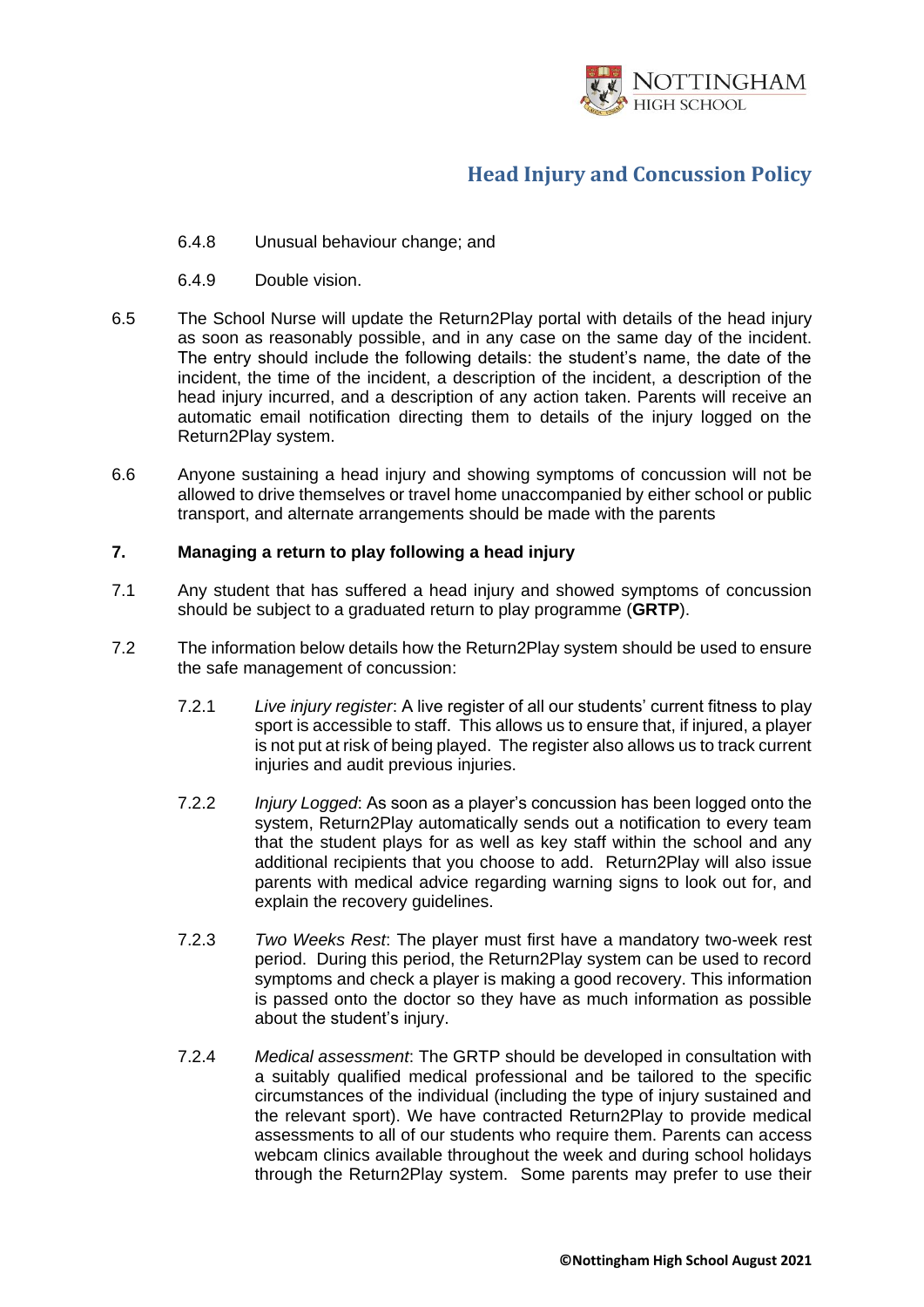

own GP to undertake assessments. If this is the case, please be aware that written confirmation from the doctor will be required before returning to sporting activity.

- 7.2.5 *GRTP*: If the doctor is happy, they will approve the student to start the GRTP phase of recovery. During this phase, Return2Play will issue advice on how the player can gradually build up the level of exercise and contact they are exposed to.
- 7.2.6 Final Medical Assessment: Before any player can be declared safe to return to full contact play, they must first be assessed by the doctor again.
- 7.2.7 Return to Sport: If the doctor is satisfied that a full recovery has been made, they will issue a certificate through the system, which is then automatically sent out to everyone who has an interest in the player, so they can get back playing again, safe in the knowledge that they have received the highest standard of care.
- 7.3 It is the responsibility of the parents to ensure that their child does not participate in any inappropriate physical activity outside of School whilst they are subject to a GRTP.

#### **8. Breaches of this policy**

- 8.1 The School takes its duty of care very seriously. The School will take appropriate action against any person found to have knowingly or recklessly breached this policy. For example:
	- 8.1.1 if a student attempts to return to play in breach of their GRTP plan, the School would consider the matter under the School's student disciplinary policy;
	- 8.1.2 if a member of staff fails to report a head injury, the School would consider the matter under the School's staff disciplinary policy; and
	- 8.1.3 if a parent fails to report to the School a head injury their child sustains outside of School, the School would consider the matter under the terms of the School parent contract.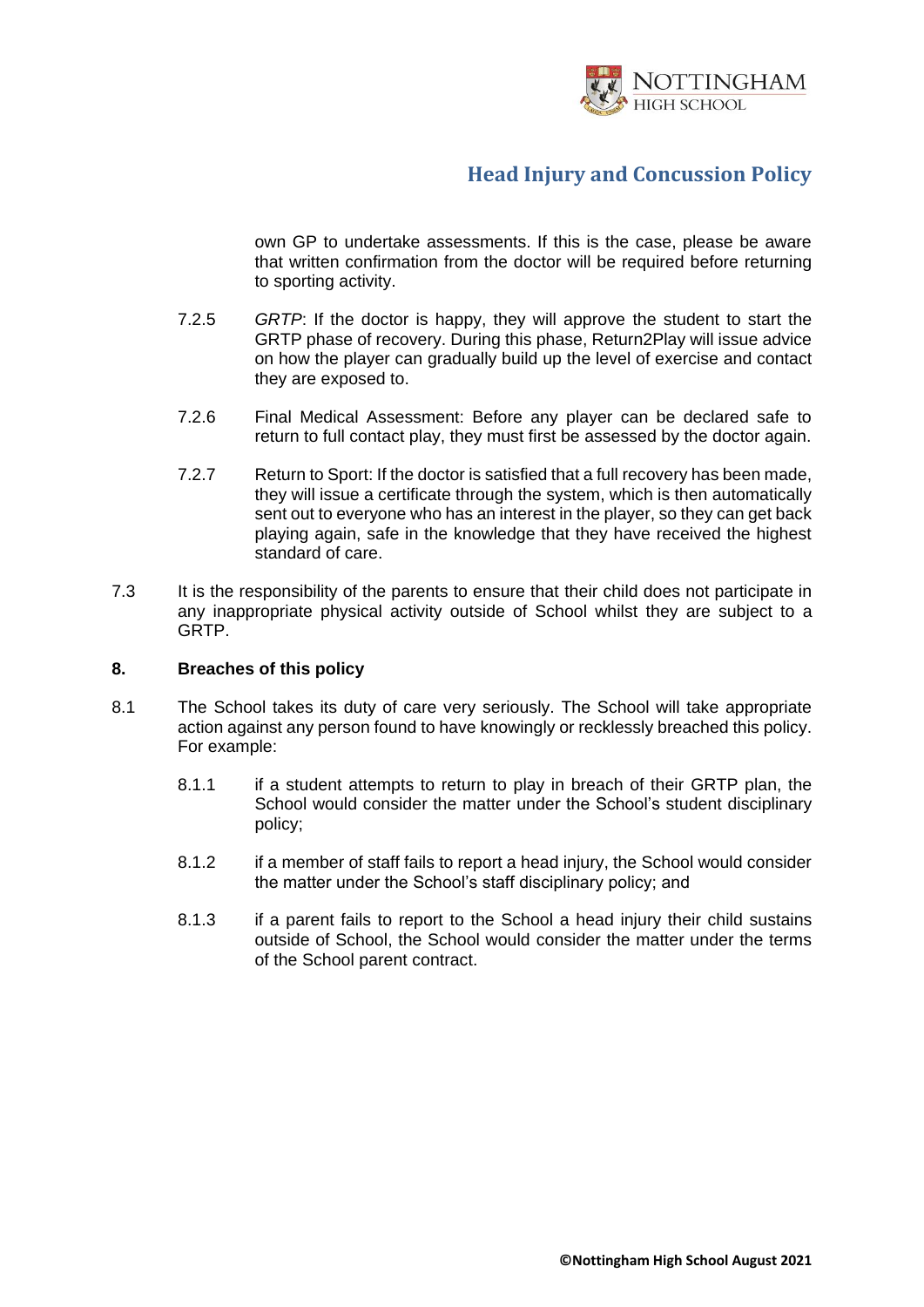

#### **Schedule 1 Concussion Recognition Tool**

#### **Pocket CONCUSSION RECOGNITION TOOLTM**

**To help identify concussion in children, youth and adults**



#### **RECOGNIZE & REMOVE**

Concussion should be suspected **if one or more** of the following visible clues, signs, symptoms or errors in memory questions are present.

#### **Annexure 1 Visible clues of suspected concussion**

Any one or more of the following visual clues can indicate a possible concussion:

Loss of consciousness or responsiveness Lying motionless on ground / Slow to get up Unsteady on feet / Balance problems or falling over / Incoordination Grabbing/Clutc hing of head Dazed, blank or vacant look Confused / Not aware of plays or events

#### **Annexure 2 Signs and symptoms of suspected concussion**

- Feeling slowed down

- "Pressure in head"

- Sensitivity to light

- Feeling like "in a fog"

- Sensitivity to noise

- Difficulty concentrating

- Amnesia

Presence of any one or more of the following signs & symptoms may suggest a concussion:

- Loss of consciousness - Headache - Seizure or convulsion - Dizziness

- Balance problems Confusion
- Nausea or vomiting
	-
- Drowsiness - More emotional and a state of the Blurred vision
- Irritability
- Sadness
- Fatigue or low energy
- Nervous or anxious Neck Pain
- "Don't feel right"
- Difficulty remembering
- 

**3. Memory function**

Failure to answer any of these questions correctly may suggest a concussion. *"What venue are we at today?"*

*"Which half is it now?" "Who scored last in this game?" "What team did you play last week / game?" "Did your team win the last game?"*

**Any athlete with a suspected concussion should be IMMEDIATELY REMOVED FROM PLAY, and should not be returned to activity until they ar e assessed medically. Athletes with a suspected concussion should not be left alone and should not drive a motor vehicle.**

It is recommended that, in all cases of suspected concussion, the player is referred to a medical professional for diagnosis and guidance as well as return to play decisions, even if the symptoms resolve.

#### **RED FLAGS**

If ANY of the following are reported then the player should be safely and **immediately removed from the field. If no qualified med ical pr ofessional is available, consider transporting by ambulance for urgent medical assessment:**

- Athlete complains of neck pain Deteriorating conscious state
- Increasing confusion or irritability The Severe or increasing headache
- Repeated vomiting
- Seizure or convulsion Double vision -

Weakness or tingling / burning in arms or legs

#### **Remember:**

- In all cases, the basic principles of first aid (danger, response, airway, breathing, circulation) should be followed. - Do not attempt to move the player (other than required for airway support) unless trained to so do - Do not remove helmet (if present) unless trained to do so.

from McCrory et. al, Consensus Statement on Concussion in Sport. Br J Sports Med 47 (5), 2013

© 2013 Concussion in Sport Group

- Unusual behaviour change

© 2013 Concussion in Sport Group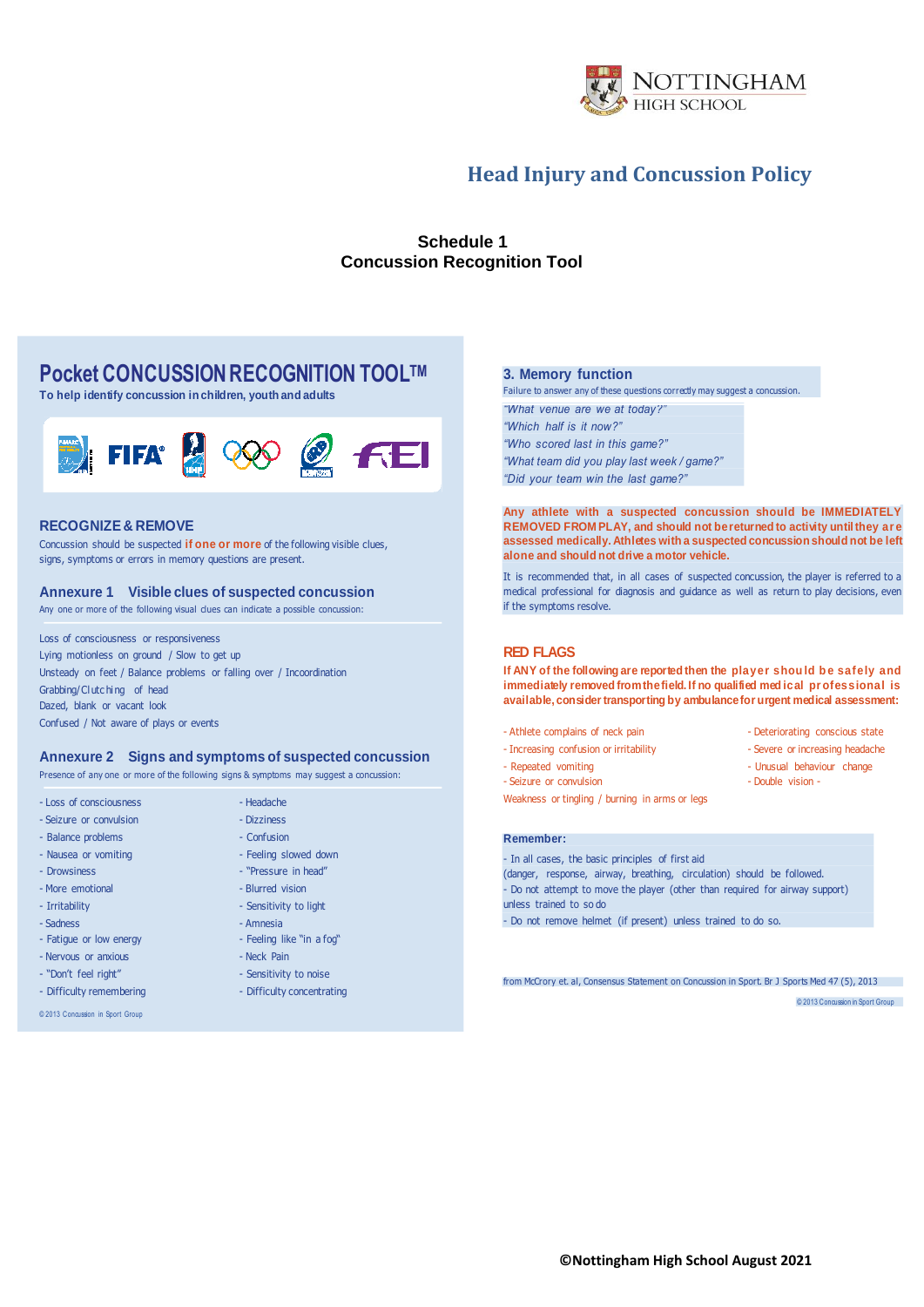

#### **Schedule 2** Rugby risk assessment (Senior School)

| Activity/Process Assessed | <b>Rugby Union Football</b> |
|---------------------------|-----------------------------|

| Location of activity   | Valley Road Playing Fields        |
|------------------------|-----------------------------------|
| Persons at risk        | Pupils, Staff, Referees, Visitors |
| Date assessment        | 01-09-18                          |
| prepared               |                                   |
| Assessment prepared by | JMH                               |

| Ref | <b>Potential Hazards</b>               | Risk without control |                   | Risk with control |                   |     |      |
|-----|----------------------------------------|----------------------|-------------------|-------------------|-------------------|-----|------|
|     |                                        |                      | measures in place |                   | measures in place |     |      |
|     |                                        | Low                  | Med               | High              | Low               | Med | High |
|     | The Ground, playing area, flags, posts |                      | x                 |                   | х                 |     |      |
| 2   | <b>Players Clothing</b>                |                      | x                 |                   | х                 |     |      |
| 3   | Mouthguards                            |                      | Χ                 |                   | х                 |     |      |
| 4   | The Game                               |                      |                   | х                 | χ                 |     |      |
| 5   | Concussion                             |                      |                   |                   |                   |     |      |
| 6   | Travel to the ground                   |                      |                   | X                 | х                 |     |      |
|     | <b>COVID-19 Transmission</b>           |                      |                   | x                 |                   | x   |      |

| <b>Rating</b> | <b>Risk</b> = Severity x Likelihood                              |                                  |  |  |  |
|---------------|------------------------------------------------------------------|----------------------------------|--|--|--|
|               | Severity of injury / disease                                     | Likelihood of occurrence         |  |  |  |
| High          | Fatality or major injury/illness causing long<br>term disability | Certain or near certain to occur |  |  |  |
| Medium        | Injury or illness causing short term<br>disability               | Reasonably likely to occur       |  |  |  |
| Low           | Injury or illness without disability                             | Very seldom or never occurs      |  |  |  |

| Ref            | <b>Control Measures</b>                                                                                                                                                                                                                                                                                                                                                                                                                                                                                                                                                                                             |
|----------------|---------------------------------------------------------------------------------------------------------------------------------------------------------------------------------------------------------------------------------------------------------------------------------------------------------------------------------------------------------------------------------------------------------------------------------------------------------------------------------------------------------------------------------------------------------------------------------------------------------------------|
| $\mathbf{1}$   | Playing area inspected regularly by ground staff and as appropriate teaching staff to<br>ensure it is clear of hazards. Flags are smooth and flexible and have rounded ends.<br>Posts are padded in accordance with RFU recommendations for both practice and<br>matches.                                                                                                                                                                                                                                                                                                                                           |
| $\mathfrak{D}$ | Players clothing meets World Rugby recommendations. The use of sport goggles are<br>permitted in accordance to World Rugby Criteria.                                                                                                                                                                                                                                                                                                                                                                                                                                                                                |
| 3              | All players are required to wear individually fitted mouth guards.<br>$\bullet$                                                                                                                                                                                                                                                                                                                                                                                                                                                                                                                                     |
| $\overline{a}$ | Game is taught in accordance with the laws of the game as set by the World Rugby and<br>RFU. Staff introduce the game progressively to minimise risk. Lessons are organised to<br>allow for differentiation in ability. This is assessed on a weekly basis. Students are<br>suitably trained and experienced for key competitive situations in accordance with<br>World Rugby laws and variations. Staff are suitably qualified to teach and referee the<br>game. Paramedics are onsite for more than one match. At least one qualified first aider<br>will be in attendance during lessons, training and fixtures. |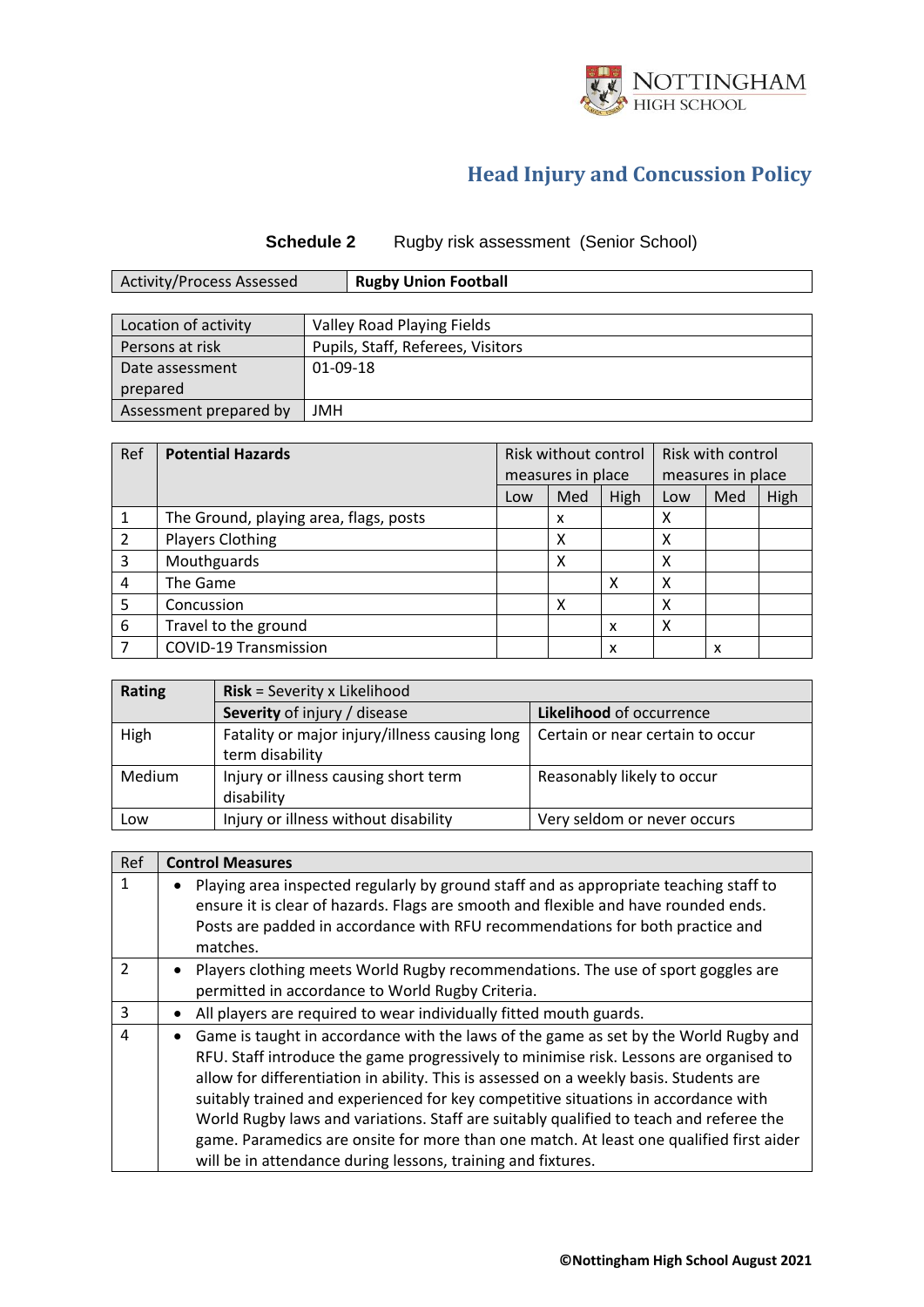

| 5              | Any student with suspected concussion will be recorded on the Return to Play system<br>and then follow the R2P protocols before playing sport again. R2P doctors have to<br>assess suitability for return to play and certify the student as recovered. All members of<br>staff involved in Rugby take the "HeadCase" course provided by the RFU. |
|----------------|---------------------------------------------------------------------------------------------------------------------------------------------------------------------------------------------------------------------------------------------------------------------------------------------------------------------------------------------------|
| 6              | Properly equipped transport is provided for School travel, students and staff are<br>$\bullet$<br>instructed to wear seatbelts where provided.                                                                                                                                                                                                    |
| $\overline{7}$ | Students will take part in sport in their year groups with the numbers of players<br>determined by the National Governing Body at any time.<br>Students will be required to bring their own refreshments.<br>$\bullet$                                                                                                                            |
|                | Students will use their personal equipment where possible and will be advised to keep<br>all kit clean.                                                                                                                                                                                                                                           |
|                | Where school equipment is used it will be sanitised regularly.<br>$\bullet$                                                                                                                                                                                                                                                                       |
|                | The school will follow all relevant governing body advice.<br>$\bullet$                                                                                                                                                                                                                                                                           |
|                | Students will not be allowed to take part in any sport if they show any symptoms of<br>$\bullet$<br>COVID-19.                                                                                                                                                                                                                                     |
|                | • First aid and medical support will be provided with appropriate PPE for any required<br>treatment.                                                                                                                                                                                                                                              |
|                | Students will be required to adhere to social distancing where possible in the context<br>of the sport.                                                                                                                                                                                                                                           |
|                | • Match officials and coaching staff will adhere to social distancing where possible.                                                                                                                                                                                                                                                             |
|                | Spectators will be required to register attendance to comply with track and trace<br>requirements.                                                                                                                                                                                                                                                |
|                | Spectators will be required to stand in groups of no more than 6 people who are in<br>$\bullet$<br>their 'bubble' and remain 2 metres from another group of spectators.                                                                                                                                                                           |

| <b>Assessment of Overall Risk</b> | Low                                                                                  | Med | High |  |  |
|-----------------------------------|--------------------------------------------------------------------------------------|-----|------|--|--|
| Without control measures          |                                                                                      |     |      |  |  |
| With control measures             |                                                                                      |     |      |  |  |
|                                   | NB: Re-assessment is required if the overall risk with control measures remains high |     |      |  |  |

| <b>Approved</b> |                       | Not approved | Date | 1/9/18 |
|-----------------|-----------------------|--------------|------|--------|
|                 | JB                    |              |      |        |
| Comments        |                       |              |      |        |
|                 |                       |              |      |        |
|                 |                       |              |      |        |
| Signed          |                       |              |      |        |
|                 |                       |              |      |        |
| Circulation     | <b>Teaching Staff</b> |              |      |        |
|                 | <b>Support Staff</b>  |              |      |        |
|                 | Director of Finance   |              |      |        |
|                 | Other: Specify        |              |      |        |

| Review<br>Timescale: |  |
|----------------------|--|
|                      |  |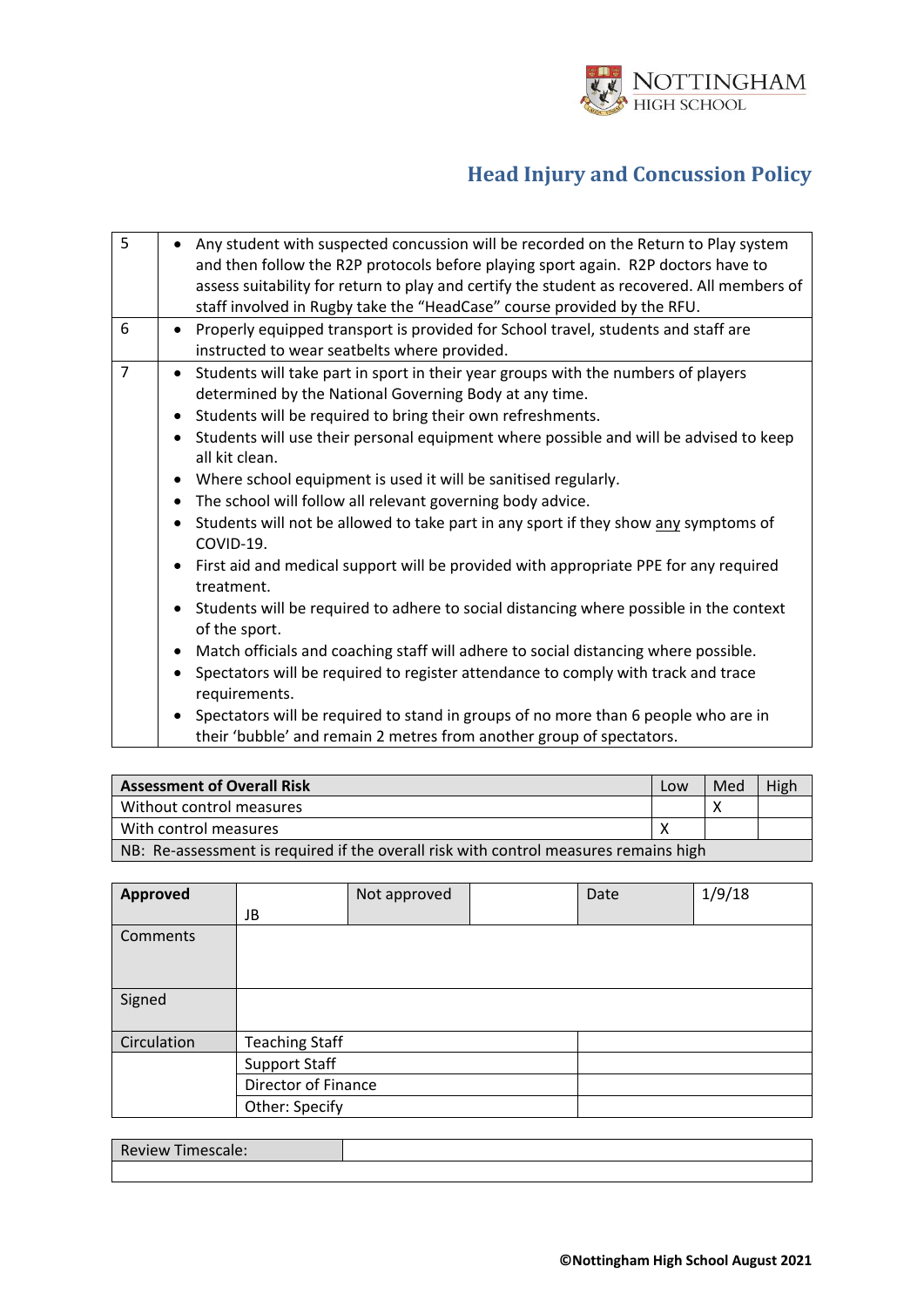

| Date of Review: | 10/6/19 | Reviewed by: | <b>JMH</b> |
|-----------------|---------|--------------|------------|
|                 | Feb 20  |              | SDW        |
|                 |         |              |            |
|                 |         |              |            |
|                 |         |              |            |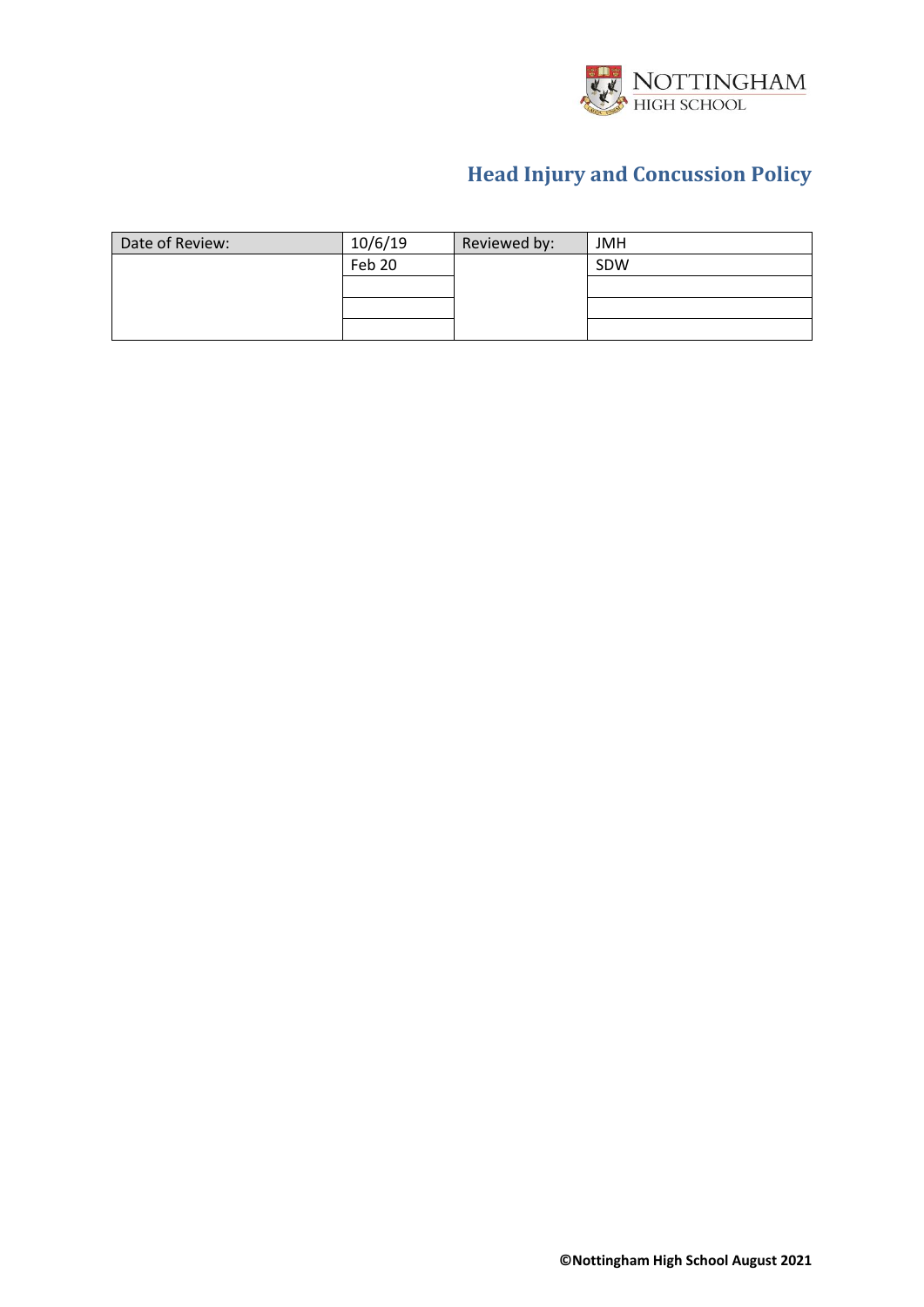

#### **Schedule 3**

Rugby risk assessment (Infant and Junior School)

#### **Activity/Process Assessed | Rugby Union Football**

| Location of activity     | Valley Road Playing Fields        |
|--------------------------|-----------------------------------|
| Persons at risk          | Pupils, Staff, Referees, Visitors |
| Date assessment prepared | $11 - 11 - 19$                    |
| Assessment prepared by   | $CC + TA$                         |

| Ref | <b>Potential Hazards</b>               | Risk without control<br>measures in place |     |      | Risk with control<br>measures in place |     |      |
|-----|----------------------------------------|-------------------------------------------|-----|------|----------------------------------------|-----|------|
|     |                                        | Low                                       | Med | High | Low                                    | Med | High |
|     | The Ground, playing area, flags, posts |                                           | х   |      |                                        |     |      |
|     | <b>Players Clothing</b>                |                                           |     |      |                                        |     |      |
|     | Mouthquards                            |                                           |     |      |                                        |     |      |
|     | The Game                               |                                           |     |      |                                        |     |      |
|     | Concussion                             |                                           |     |      |                                        |     |      |
|     | Travel to the ground                   |                                           |     | x    |                                        |     |      |

| Rating | $Risk = Severity \times Likelihood$                              |                                  |  |
|--------|------------------------------------------------------------------|----------------------------------|--|
|        | <b>Severity</b> of injury / disease                              | <b>Likelihood of occurrence</b>  |  |
| High   | Fatality or major injury/illness causing long term<br>disability | Certain or near certain to occur |  |
| Medium | Injury or illness causing short term disability                  | Reasonably likely to occur       |  |
| Low    | Injury or illness without disability                             | Very seldom or never occurs      |  |

| Ref | <b>Control Measures</b>                                                                                                                                                                                                                                                                                                                                                        |
|-----|--------------------------------------------------------------------------------------------------------------------------------------------------------------------------------------------------------------------------------------------------------------------------------------------------------------------------------------------------------------------------------|
|     | Playing area inspected regularly by ground staff and as appropriate teaching staff to ensure it is<br>clear of hazards. Flags are smooth and flexible and have rounded ends. Posts are padded in<br>accordance with RFU recommendations for both practice and matches.                                                                                                         |
| 2   | Players clothing meets World Rugby recommendations. The use of sport goggles are permitted in<br>$\bullet$<br>accordance to World Rugby Criteria.                                                                                                                                                                                                                              |
| 3   | All IJS players must wear a bespoke gumshield for all lessons and fixtures involving contact (ie -<br>not necessary for tag)                                                                                                                                                                                                                                                   |
|     | Players must not borrow gumshields from other pupils and are not permitted to use temporary/bite<br>gumshields for lessons or fixtures                                                                                                                                                                                                                                         |
|     | All players are strongly recommended to wear mouth guards that have been fitted professionally.<br>The School provides a service through O-Pro                                                                                                                                                                                                                                 |
| 4   | Game is taught in accordance with the laws of the game as set by the World Rugby and RFU.<br>$\bullet$<br>Staff introduce the game progressively to minimise risk.<br>٠<br>Lessons are organised to allow for differentiation in ability. This is assessed on a weekly basis.<br>Pupils are suitably trained and experienced for key competitive situations in accordance with |
|     | World Rugby laws and variations.<br>Staff are suitably qualified to teach and referee the game.                                                                                                                                                                                                                                                                                |
|     | At least one qualified first aider will be in attendance during lessons, training and fixtures. In<br>some situations (eg block fixtrues) a paramedic may be available onsite.                                                                                                                                                                                                 |
| 5   | Any pupil diagnosed with concussion by a medical professional must follow the schools<br>$\bullet$<br>mandatory concussion protocol.<br>All members of staff take the "HeadCase" course provided by the RFU.                                                                                                                                                                   |
| 6   | Properly equipped transport is provided for School travel, pupils and staff are instructed to wear<br>$\bullet$<br>seatbelts as provided.                                                                                                                                                                                                                                      |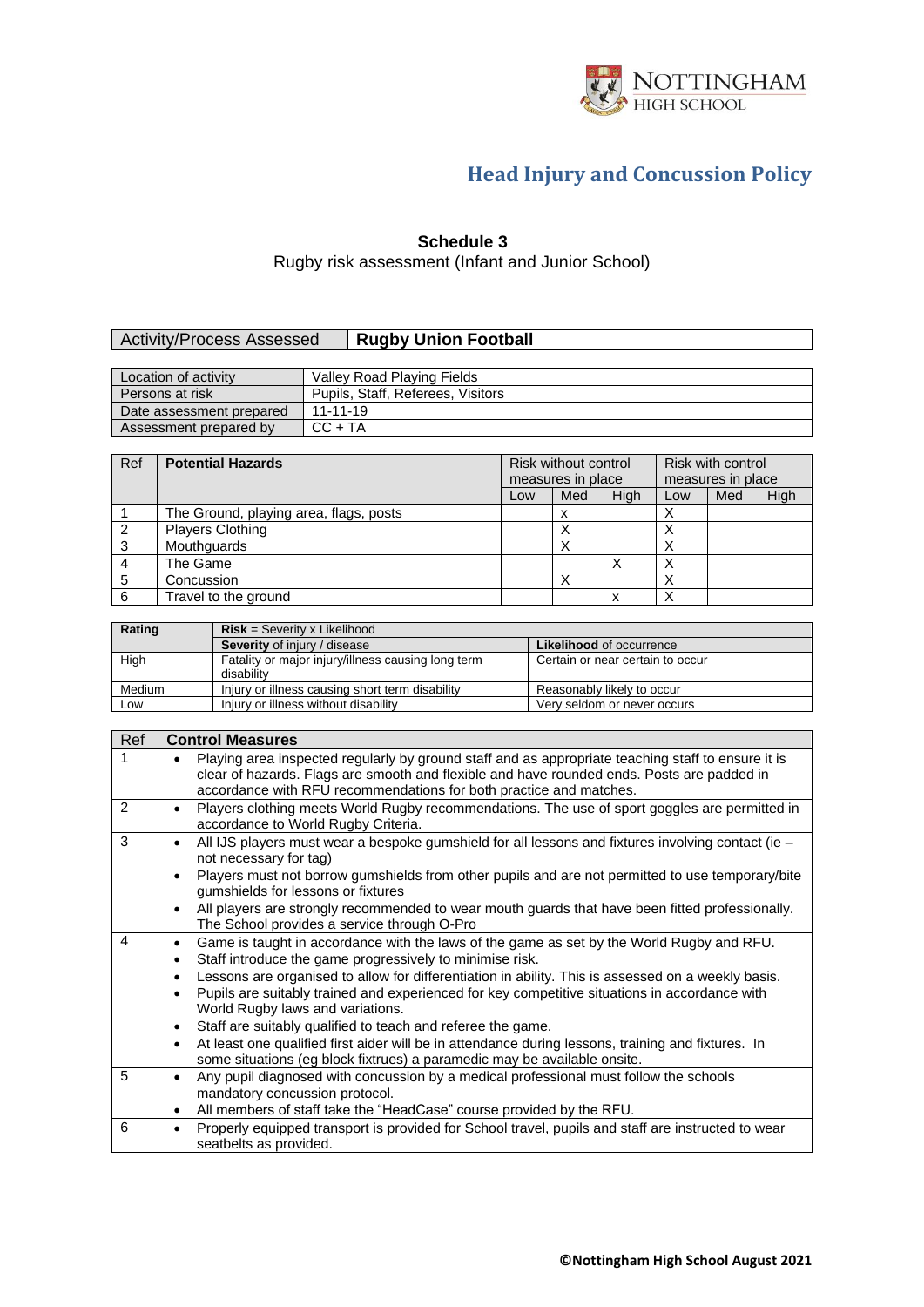

| <b>Assessment of Overall Risk</b>                                                    | Low | Med | High |
|--------------------------------------------------------------------------------------|-----|-----|------|
| Without control measures                                                             |     |     |      |
| With control measures                                                                |     |     |      |
| NB: Re-assessment is required if the overall risk with control measures remains high |     |     |      |

| <b>Approved</b> | JB                    | Not approved | Date | 12/11/19 |
|-----------------|-----------------------|--------------|------|----------|
| Comments        |                       |              |      |          |
| Signed          |                       |              |      |          |
| Circulation     | <b>Teaching Staff</b> |              |      |          |
|                 | <b>Support Staff</b>  |              |      |          |
|                 | Director of Finance   |              |      |          |
|                 | Other: Specify        |              |      |          |

| <b>Review Timescale:</b> |        |              |       |
|--------------------------|--------|--------------|-------|
|                          |        |              |       |
| Date of Review:          | Dec 20 | Reviewed by: | CC/TA |
|                          |        |              |       |
|                          |        |              |       |
|                          |        |              |       |
|                          |        |              |       |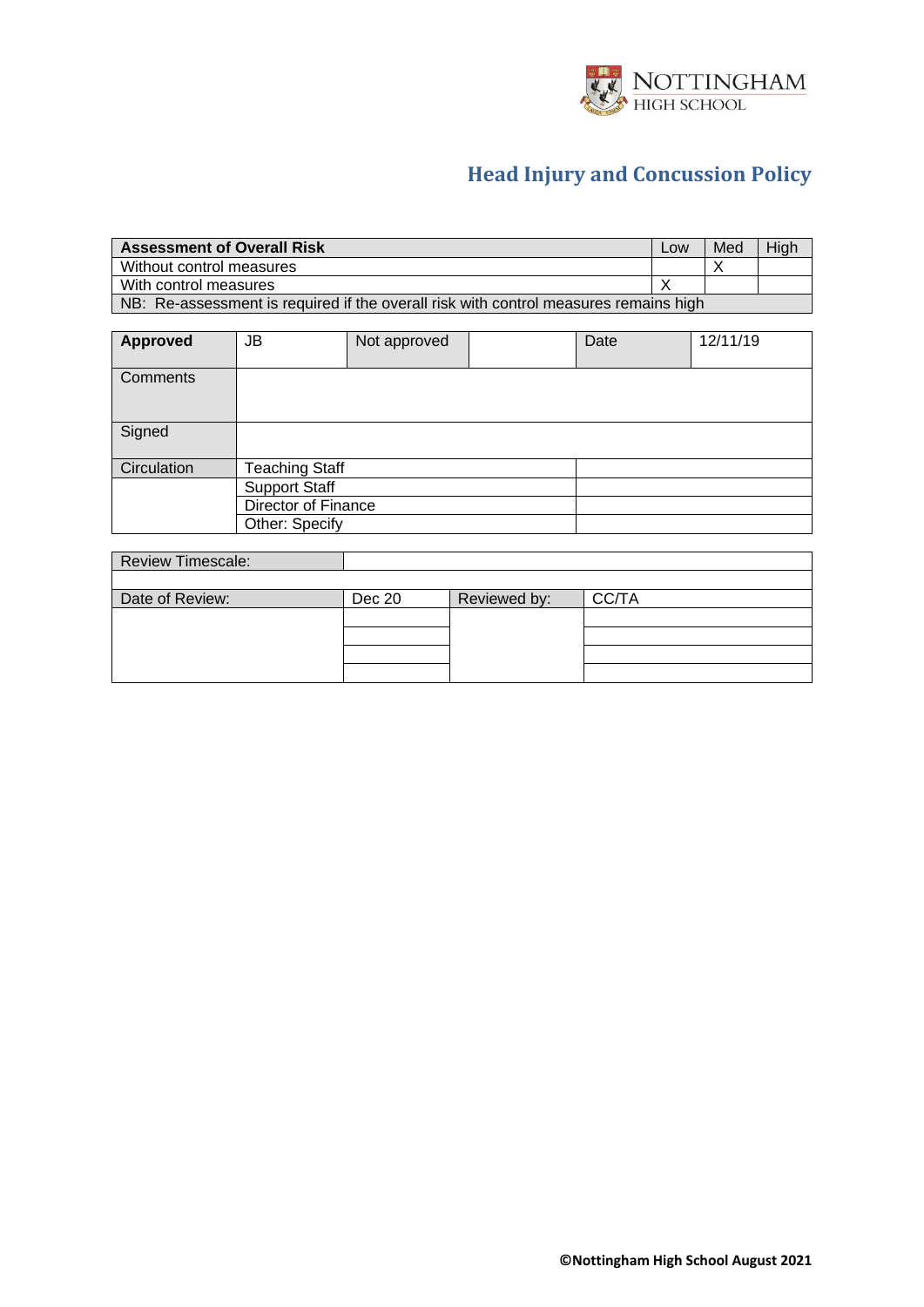

#### **Schedule 4** Hockey risk assessment

Activity/Process Assessed **Hockey Games Sessions / Fixtures**

| Location of activity        | <b>All Hockey Pitches</b> |
|-----------------------------|---------------------------|
| Persons at risk             | <b>All Participants</b>   |
| Date assessment<br>prepared | August 2018               |
| Assessment prepared<br>by   | Mr Ian Cowley             |

| Ref             | <b>Potential Hazards</b>                   |                 | <b>Risk without</b>     |             |                         | <b>Risk with control</b> |      |
|-----------------|--------------------------------------------|-----------------|-------------------------|-------------|-------------------------|--------------------------|------|
|                 |                                            |                 | control measures        |             | measures in place       |                          |      |
|                 |                                            | in place<br>Low | Med                     | <b>High</b> | Low                     | Med                      | High |
| $\mathbf{1}$    | Accessing Changing Rooms from Car          |                 | $\mathsf{X}$            |             | X                       |                          |      |
|                 | Park area                                  |                 |                         |             |                         |                          |      |
| $\overline{c}$  | Use of changing rooms                      |                 | X                       |             | Χ                       |                          |      |
| $\overline{3}$  | Use of showers                             |                 | $\overline{\mathsf{x}}$ |             | X                       |                          |      |
| $\overline{4}$  | Use of dug out areas on the pitch          |                 | $\overline{\mathsf{X}}$ |             | $\overline{\mathsf{x}}$ |                          |      |
| $\overline{5}$  | Use of floodlights                         |                 | $\overline{\mathsf{x}}$ |             | $\overline{\mathsf{x}}$ |                          |      |
| $\overline{6}$  | Pitch surface                              |                 | $\overline{\mathsf{X}}$ |             | $\overline{\mathsf{X}}$ |                          |      |
| $\overline{7}$  | Adverse weather conditions                 |                 | $\overline{\mathsf{x}}$ |             | $\overline{\mathsf{X}}$ |                          |      |
| 8               | <b>Spectators</b>                          |                 | $\overline{\mathsf{X}}$ |             | X                       |                          |      |
| $\overline{9}$  | Hockey training equipment (balls, cones,   |                 | $\overline{X}$          |             | $\overline{\mathsf{x}}$ |                          |      |
|                 | lines etc.)                                |                 |                         |             |                         |                          |      |
| 10              | Goal Keeping equipment                     |                 | X                       |             | Χ                       |                          |      |
| 11              | Rebound boards or tyres                    |                 | $\overline{\mathsf{x}}$ |             | $\overline{\mathsf{X}}$ |                          |      |
| 12              | Pitch dividers - foam or plastic           |                 | $\overline{\mathsf{X}}$ |             | X                       |                          |      |
| 13              | Pitch dividers - nets                      |                 | $\overline{X}$          |             | $\overline{\mathsf{x}}$ |                          |      |
| 14              | Use of Hockey Goals                        |                 | $\overline{\mathsf{x}}$ |             | $\overline{\mathsf{X}}$ |                          |      |
| 15              | Warm Up / Cool Down                        | X.              |                         |             | $\overline{\mathsf{X}}$ |                          |      |
| 16              | <b>Safety Equipment</b>                    |                 | X                       |             | Χ                       |                          |      |
| 17              | <b>Medical Records</b>                     |                 | $\overline{\mathsf{X}}$ |             | X                       |                          |      |
| 18              | Penalty Corners - defending                |                 | $\overline{\mathsf{x}}$ |             | $\overline{\mathsf{x}}$ |                          |      |
| 19              | <b>Goal Keeping Work</b>                   |                 | X                       |             | X                       |                          |      |
| 20              | Hitting Practices, including shooting      |                 | X                       |             | $\overline{\mathsf{X}}$ |                          |      |
| 21              | <b>Tackle Based Activities</b>             |                 | $\overline{\mathsf{x}}$ |             |                         | $\mathsf{X}$             |      |
| 22              | Generic Basic Skills i.e. Stopping of ball | X               |                         |             | X                       |                          |      |
| 23              | Simulated Game Play or Fixtures            |                 | X                       |             |                         | X                        |      |
| $\overline{24}$ | Concussion                                 |                 | X                       |             |                         | $\overline{\mathsf{X}}$  |      |
| 25              | <b>COVID-19 Transmission</b>               |                 |                         | X           |                         | X                        |      |

| Rating | $Risk =$ Severity x Likelihood                                   |                                  |  |
|--------|------------------------------------------------------------------|----------------------------------|--|
|        | <b>Severity of injury / disease</b>                              | <b>Likelihood of occurrence</b>  |  |
| High   | Fatality or major injury/illness causing<br>long term disability | Certain or near certain to occur |  |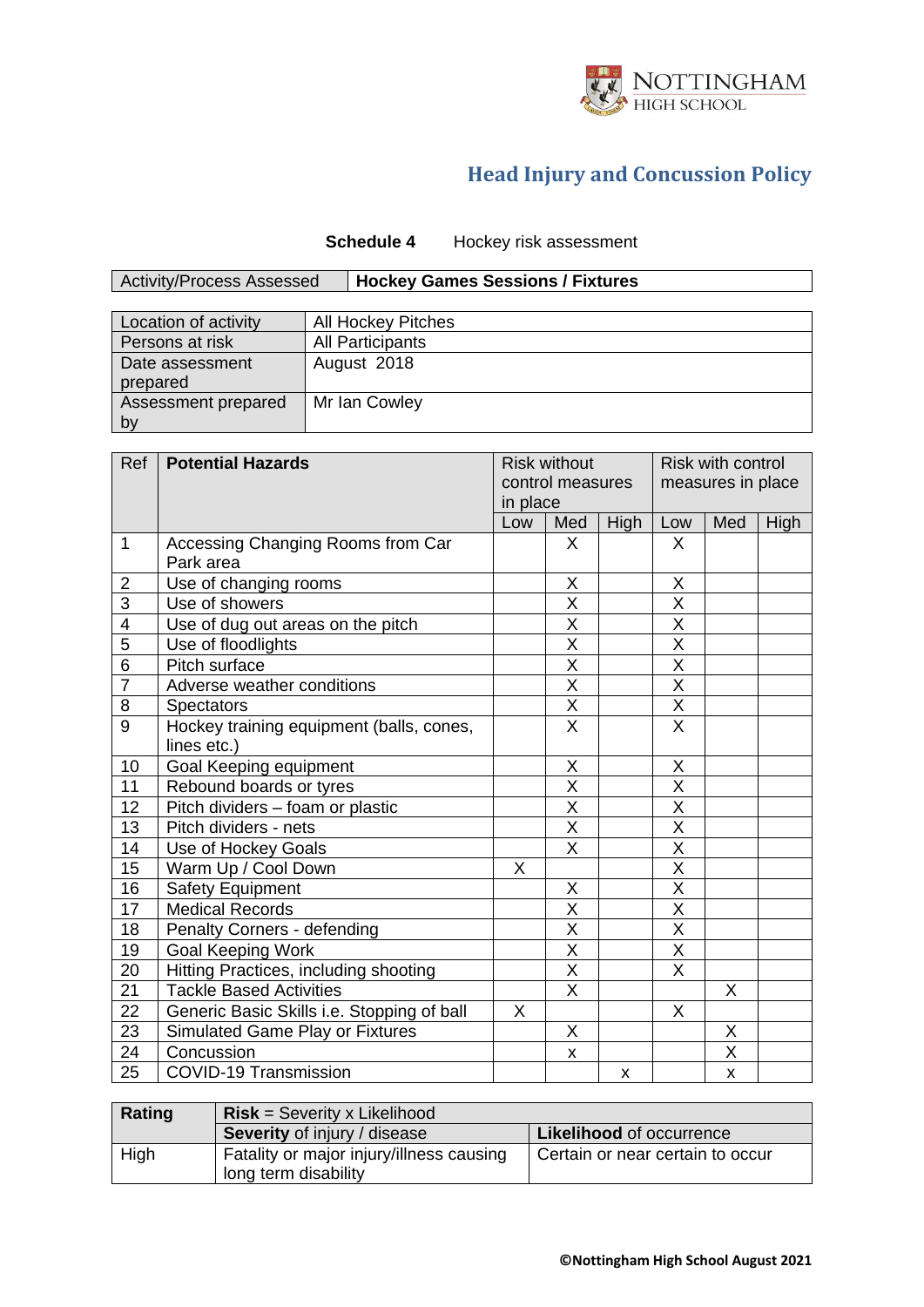

Reasonably likely to occur

|                | disability                                                                                                                                                                                                                                                                                                                                                                                     |                             |  |  |  |
|----------------|------------------------------------------------------------------------------------------------------------------------------------------------------------------------------------------------------------------------------------------------------------------------------------------------------------------------------------------------------------------------------------------------|-----------------------------|--|--|--|
| Low            | Injury or illness without disability                                                                                                                                                                                                                                                                                                                                                           | Very seldom or never occurs |  |  |  |
|                |                                                                                                                                                                                                                                                                                                                                                                                                |                             |  |  |  |
| Ref            | <b>Control Measures</b>                                                                                                                                                                                                                                                                                                                                                                        |                             |  |  |  |
| 1              | Ensure that the bus (es) drops off all users near the pathway and that all users<br>use the pathway when moving to and from changing rooms.<br>Check that all lighting in the car park is working and ensure the car park is fully<br>$\bullet$<br>supervised at busy times.                                                                                                                   |                             |  |  |  |
| $\overline{2}$ | Check that changing rooms are free for use, secure and suitable for all<br>$\bullet$<br>participants needs.<br>Ensure participants are briefed as to what is acceptable behaviour in the<br>changing rooms and what changing rooms they are able to use.                                                                                                                                       |                             |  |  |  |
|                | Ensure all participants are briefed on Emergency Procedures and where Fire<br>Exits are.                                                                                                                                                                                                                                                                                                       |                             |  |  |  |
| 3              | Check that the showers are safe for use, at a comfortable temperature and<br>$\bullet$<br>suitable for all users.<br>Check that the shower area does not have any damaged or broken tiles.<br>$\bullet$<br>• Ensure that the shower area is not slippery when wet and remind participants of<br>'walking in the shower areas' and the need for sensible behaviour.                             |                             |  |  |  |
| 4              | Check that the dugout area is free of rubbish and ready for use.<br>$\bullet$<br>• Ensure that stick / kit bags are stored /positioned safely and do not create trip<br>hazards.<br>Check that the Perspex cover is not damaged or protruding inwards towards<br>participants, creating a hazard to users.                                                                                     |                             |  |  |  |
| 5              | Ensure lighting levels are suitable for the activity taking place.<br>$\bullet$<br>Check that pylons are secure, not swinging dangerously or at risk of falling<br>$\bullet$<br>down.<br>Do not use any areas that are not sufficiently lit.                                                                                                                                                   |                             |  |  |  |
| 6              | Ensure that the playing surface and pitch surround is safe, free of debris or<br>$\bullet$<br>rubbish and is flat - no protruding lines etc.                                                                                                                                                                                                                                                   |                             |  |  |  |
| $\overline{7}$ | Ensure that the playing surface is safe for use and does not become dangerous<br>$\bullet$<br>in adverse weather conditions.<br>Check that participants are correctly attired and equipped for the weather i.e.<br>Sun cream for warm days, waterproofs for wet days.<br>Monitor the effects of the weather on the playing surface and undertake an on-<br>٠<br>going dynamic risk assessment. |                             |  |  |  |
|                | Ensure all participants receive sufficient drinks breaks in warm conditions or on<br>extended training sessions.                                                                                                                                                                                                                                                                               |                             |  |  |  |
| 8              | Ensure spectators stand outside of the pitch surround - behind any designated<br>$\bullet$<br>fencing.<br>Check that entry gates are closed and that the designated standing area is safe.<br>٠                                                                                                                                                                                                |                             |  |  |  |
| 9              | Ensure all playing equipment is suitable fit for purpose, safe and is undamaged.<br>$\bullet$<br>Check that sticks are of a suitable weight and length for the participant and that<br>again are undamaged.<br>Ensure all equipment is used (and stored) correctly and it is removed out of the<br>playing area, when not in use.                                                              |                             |  |  |  |

 $M$ edium | Injury or illness causing short term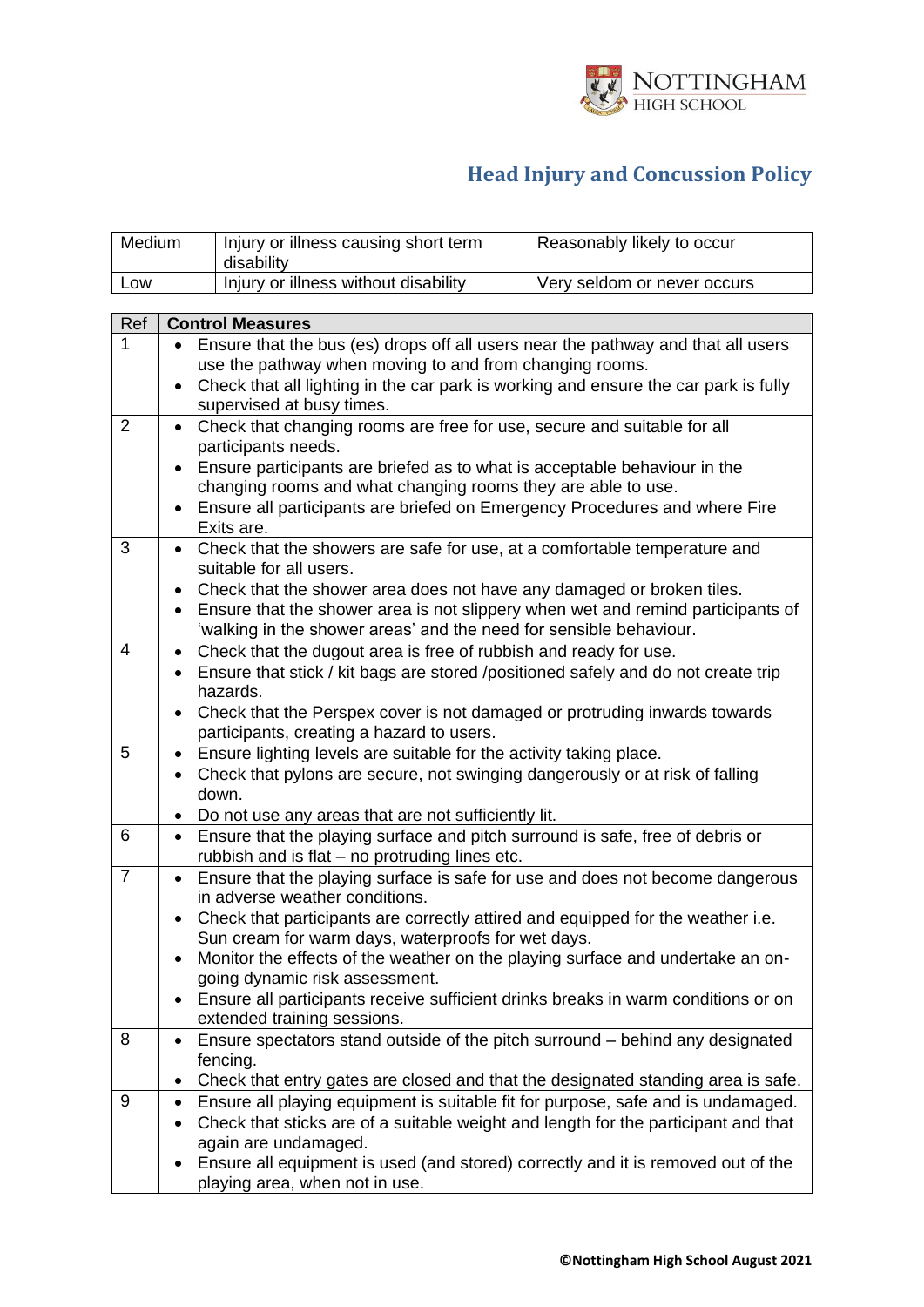

|    | Unsafe equipment must not be used and should be reported ASAP.<br>$\bullet$                          |
|----|------------------------------------------------------------------------------------------------------|
| 10 | Goal Keeping Kits to be checked before use and any issues / damaged /                                |
|    | missing items reported to the Director of Hockey.                                                    |
|    | All Goal Keepers are given guidance on how to wear kit correctly – initially done                    |
|    | under supervision and that all kit is worn correctly at all times and the right size.                |
|    | Any GK kit to be suitable for use and in line with current E.H guidelines.                           |
|    | Ensure spare straps are available in bags & storage unit.                                            |
|    | Unsafe equipment must not be worn / used.<br>$\bullet$                                               |
|    | Any GK bags that are not correct / full must be reported ASAP.<br>$\bullet$                          |
| 11 | Ensure rebound boards (or tyres) are used, moved and stored safely and<br>$\bullet$                  |
|    | correctly.                                                                                           |
|    | Remove these from the playing area when not in use.<br>$\bullet$                                     |
| 12 | Ensure pitch dividers are used and stored correctly and are moved away from<br>$\bullet$             |
|    | the playing area when not in use.                                                                    |
| 13 | Ensure dividing nets are fully pulled back (and) stored out of the way. When<br>$\bullet$            |
|    | being used, ensure they are secure and fixed if possible.                                            |
| 14 | Ensure goals are safe for use and that any holes in netting are repaired before<br>$\bullet$<br>use. |
|    | Ensure the Goals are correctly anchored (if applicable) and cannot move by                           |
|    | themselves.                                                                                          |
|    | Do not use goals that are not safe.                                                                  |
|    | Ensure 'spare' Goals are not protruding onto the playing area when not in use.<br>$\bullet$          |
|    | Goals must only be moved with the correct lifting / moving techniques.<br>$\bullet$                  |
|    | Where possible goals should be moved by a minimum of two people $-$ this is<br>$\bullet$             |
|    | essential on the 'full roller' goals.                                                                |
| 15 | Ensure participants are educated and supervised through correct warm up<br>$\bullet$                 |
|    | techniques required for hockey specifically; Use of Warm Up Games                                    |
|    | incorporating Dynamic (and Static stretches) that are relevant to the game of                        |
|    | hockey.                                                                                              |
|    | Always to be done before and after (as Cool Down) all matches and games                              |
| 16 | sessions.<br>Communicate the requirement for all participants to have the appropriate safety         |
|    | $\bullet$<br>equipment (i.e. Shin Guards, Gum Shield, Glove)                                         |
|    | Shin guards and mouth guards are mandatory for taking part in the sport -<br>٠                       |
|    | training or games.                                                                                   |
|    | Use players in different roles if they do not have appropriate kit and change                        |
|    | session if necessary.                                                                                |
|    | Remind participants prior to all sessions and adapt sessions if necessary.<br>٠                      |
|    | Ensure sessions are properly supervised and any dangerous play stopped.<br>٠                         |
| 17 | Ensure all medical records are kept up to date and that all teachers / coaches<br>$\bullet$          |
|    | are aware of any participants with issues and where this information can be                          |
|    | found.                                                                                               |
|    | All teachers / coaches are responsible for ensuring a fully stocked First Aid Kit is<br>٠            |
|    | available pitch side.                                                                                |
|    | All teachers / coaches should be suitably qualified.<br>٠                                            |
|    | All teachers / coaches must have with access to emergency numbers and a                              |
|    | mobile phone.                                                                                        |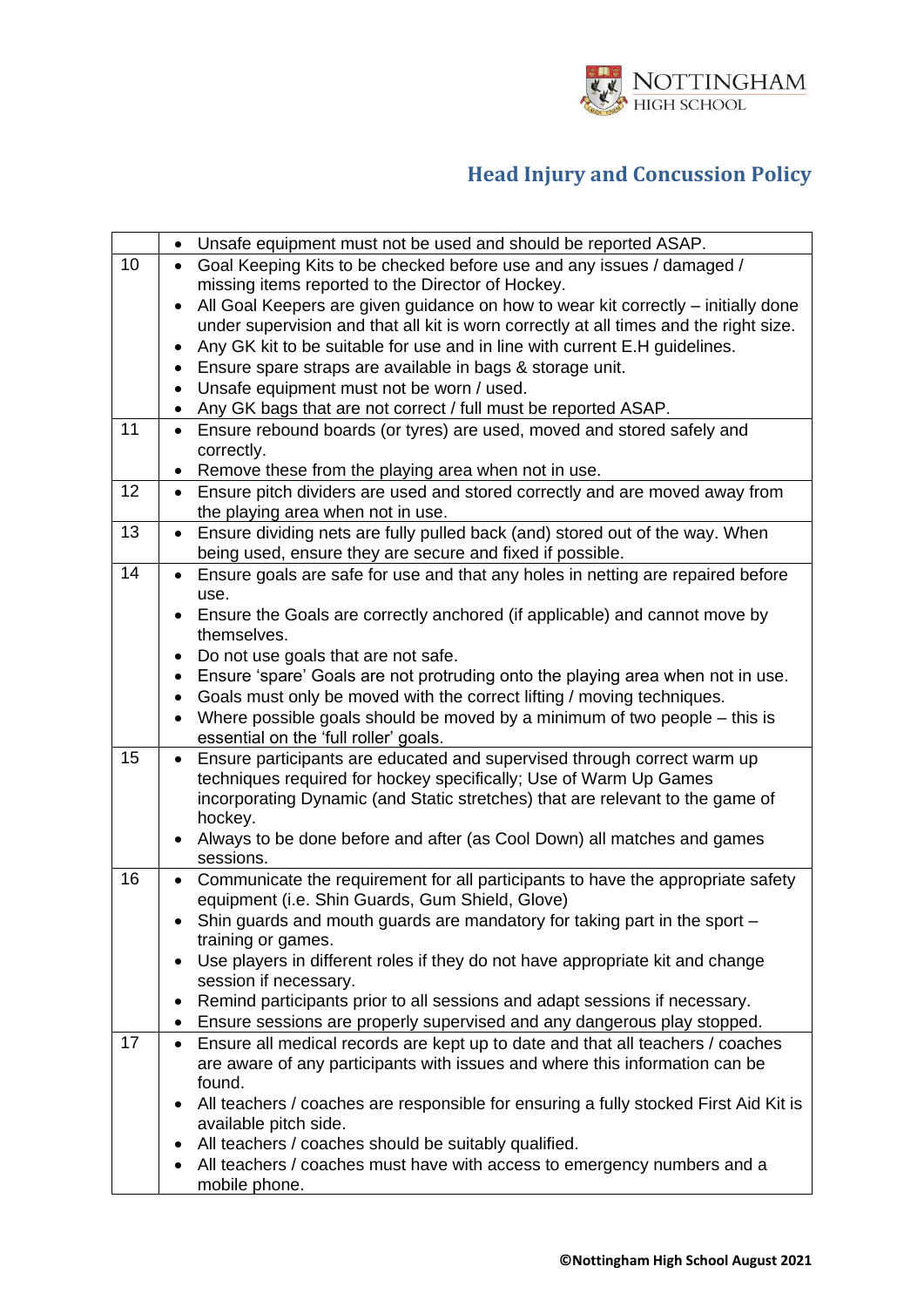

| 18 | • Participants to have a good knowledge of laws to ensure an understanding of                                                                                               |
|----|-----------------------------------------------------------------------------------------------------------------------------------------------------------------------------|
|    | Penalty Corner procedures.<br>Teachers / coaches must ensure that they are up to date with hockey rules -<br>$\bullet$                                                      |
|    | Annual review of Online Rules Test.                                                                                                                                         |
|    | Ensure Face masks are provided for all players defending penalty corners and<br>$\bullet$                                                                                   |
|    | that they are fit for purpose. These must be part of team bags.                                                                                                             |
|    | Face Masks are to be replaced after 2 years (in line with manufacturer's<br>$\bullet$<br>guidelines) or if they are damaged.                                                |
| 19 | Ensure Goal Keepers are fully educated in what items of kit are used and why<br>$\bullet$                                                                                   |
|    | Ensure Goal Keepers fully check kits and report any damaged kit / broken kit to                                                                                             |
|    | the Director of Hockey or member of staff                                                                                                                                   |
|    | Only use safe kit<br>$\bullet$                                                                                                                                              |
|    | Goal Keepers to be shown correct techniques for wearing / using and playing in<br>$\bullet$<br>kit                                                                          |
|    | Goal Keepers are shown the correct techniques for all aspects of GK play -<br>$\bullet$                                                                                     |
|    | shot stopping, kicking etc.                                                                                                                                                 |
| 20 | Ensure participants are taught and aware of the correct techniques for hitting<br>$\bullet$<br>and that they are educated in 'spacial awareness' and dangerous positions to |
|    | stand when someone is hitting a ball.                                                                                                                                       |
|    | • Shooting practices only to be done when area is safe and free of participants                                                                                             |
|    | and game scenarios are replicated through management of player's knowledge                                                                                                  |
|    | / experience.                                                                                                                                                               |
|    | Ensure all participants are taught and aware of the correct techniques required<br>for Sweep hitting and push passing.                                                      |
| 21 | All participants are to be educated in the skills and techniques required for<br>$\bullet$                                                                                  |
|    | tackling, along with an understanding of the various safe tackling methods. i.e.                                                                                            |
|    | jab tackle, block tackle.                                                                                                                                                   |
|    | • Participants are to wear protective shin guards at all times.                                                                                                             |
| 22 | Participants to receive correct instructions / techniques and methods to play in a<br>$\bullet$                                                                             |
|    | game with emphasis on basic skills. This will incorporate the correct body<br>position as well as techniques for the skill.                                                 |
|    | All sessions to be fully supervised, with advanced skills only introduced at the                                                                                            |
|    | appropriate level.                                                                                                                                                          |
|    | Ensure that the space being used is sufficient for skills that are being                                                                                                    |
|    | developed.                                                                                                                                                                  |
| 23 | Participants to play to rules as agreed with teachers / coaches - paying attention<br>to the safety aspects of each game / event within a game – ensure all kit is safe     |
|    | and that rules are enforced at all times.                                                                                                                                   |
| 24 | Any student with suspected concussion will be recorded on the Return to Play<br>$\bullet$                                                                                   |
|    | system and then follow the R2P protocols before playing sport again. R2P                                                                                                    |
|    | doctors have to assess suitability for return to play and certify the student as<br>recovered.                                                                              |
| 25 | Students will take part in sport in their year groups with the numbers of players                                                                                           |
|    | determined by the National Governing Body at any time.                                                                                                                      |
|    | Students will be required to bring their own refreshments.                                                                                                                  |
|    | Students will use their personal equipment where possible and will be advised to<br>$\bullet$                                                                               |
|    | keep all kit clean.                                                                                                                                                         |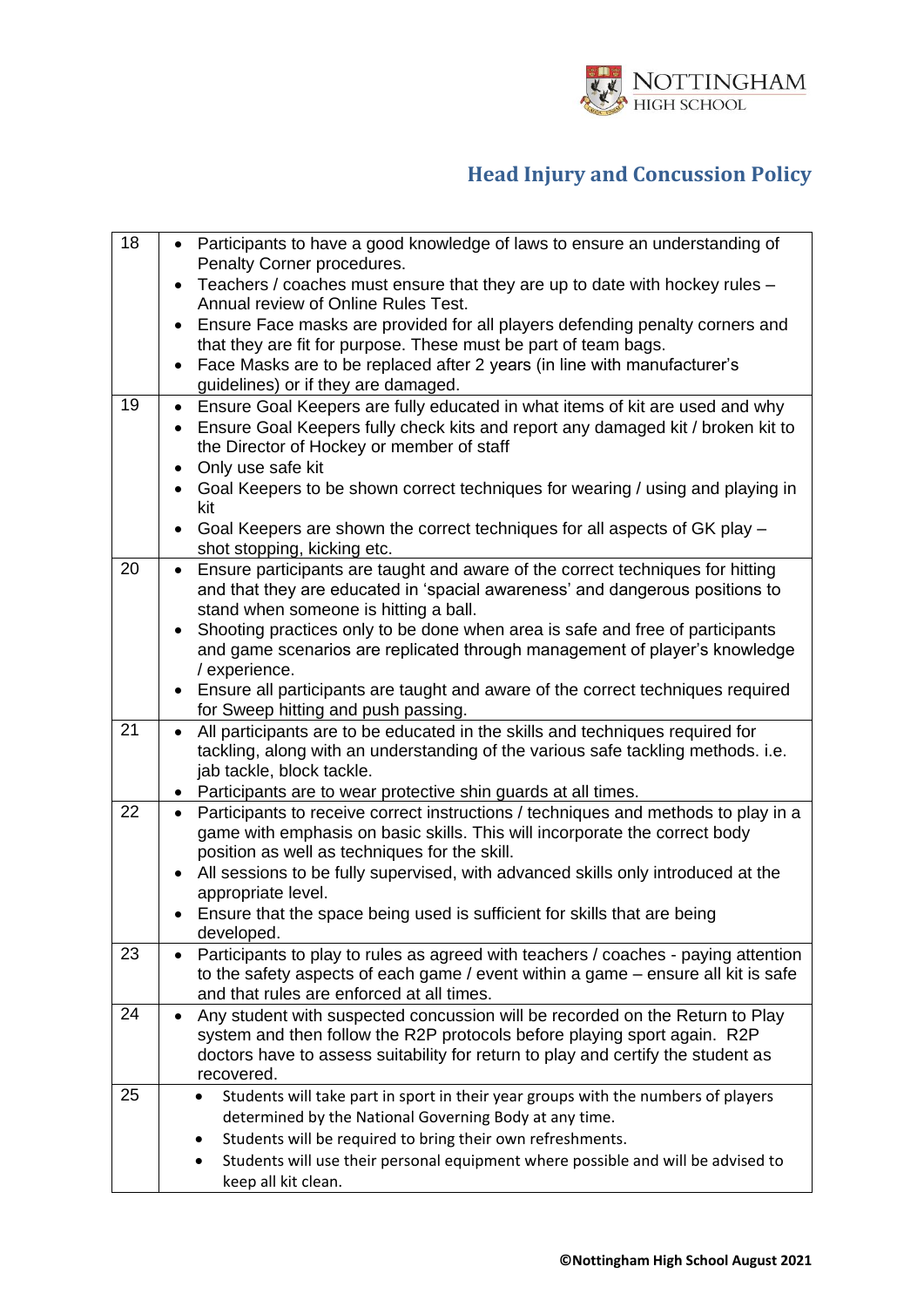

| Where school equipment is used it will be sanitised regularly.<br>$\bullet$                                                                                             |
|-------------------------------------------------------------------------------------------------------------------------------------------------------------------------|
| The school will follow all relevant governing body advice.<br>$\bullet$                                                                                                 |
| Students will not be allowed to take part in any sport if they show any symptoms of<br>$\bullet$<br>COVID-19.                                                           |
| First aid and medical support will be provided with appropriate PPE for any<br>$\bullet$<br>required treatment.                                                         |
| Students will be required to adhere to social distancing where possible in the<br>$\bullet$<br>context of the sport.                                                    |
| Match officials and coaching staff will adhere to social distancing where possible.<br>$\bullet$                                                                        |
| Spectators will be required to register attendance to comply with track and trace<br>$\bullet$<br>requirements.                                                         |
| Spectators will be required to stand in groups of no more than 6 people who are in<br>$\bullet$<br>their 'bubble' and remain 2 metres from another group of spectators. |

| <b>Assessment of Overall Risk</b>                                                    | Low | Med | High |  |
|--------------------------------------------------------------------------------------|-----|-----|------|--|
| Without control measures                                                             |     |     |      |  |
| With control measures                                                                |     |     |      |  |
| NB: Re-assessment is required if the overall risk with control measures remains high |     |     |      |  |

| <b>Approved</b> | X                          | Not approved |  | Date | 8/12/17 |
|-----------------|----------------------------|--------------|--|------|---------|
| <b>Comments</b> |                            |              |  |      |         |
| Signed          | <b>JAB</b>                 |              |  |      |         |
| Circulation     | <b>Teaching Staff</b>      |              |  |      |         |
|                 | <b>Support Staff</b>       |              |  |      |         |
|                 | <b>Director of Finance</b> |              |  |      |         |
|                 | Other: Specify             |              |  |      |         |

| <b>Review Timescale:</b> | annually |              |              |
|--------------------------|----------|--------------|--------------|
| Date of Review:          |          | Reviewed by: |              |
|                          | November |              | SD Whitehead |
|                          | 2018     |              |              |
|                          | Feb 20   |              | <b>SDW</b>   |
|                          | Sept 20  |              | <b>SDW</b>   |
|                          |          |              |              |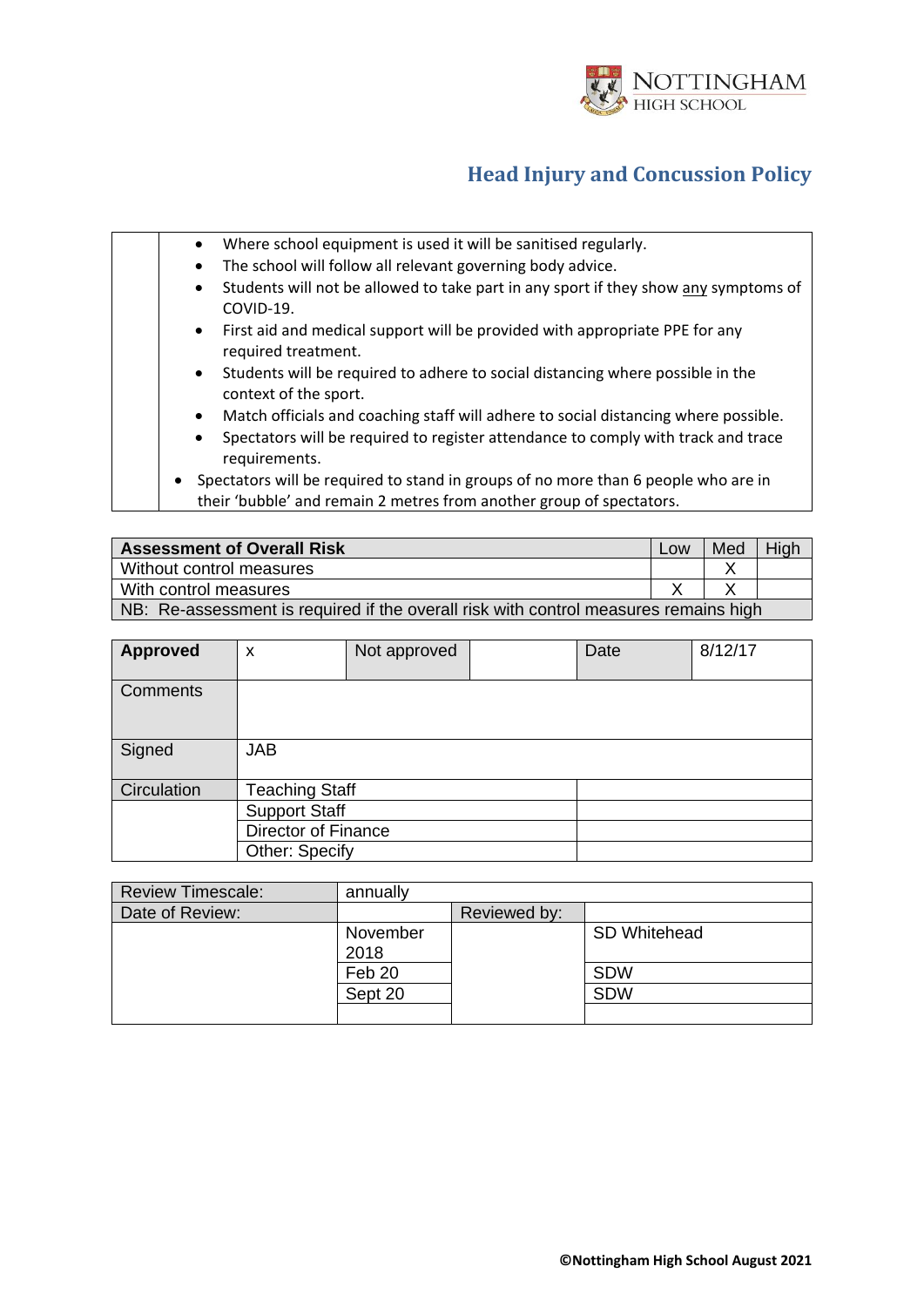

#### **Schedule 5**

Cricket risk assessment

| Activity/Process Assessed | <b>Cricket</b> |
|---------------------------|----------------|
|                           |                |

| Location of activity   | Sports-hall, Valley Rd, away fixtures |
|------------------------|---------------------------------------|
| Persons at risk        | Pupils, staff, umpires, spectators    |
| Date assessment        | 24/11/09                              |
| prepared               |                                       |
| Assessment prepared by | Scott Boswell + Mark Baker            |

| Ref | <b>Potential Hazards</b>                       | Risk without control |                   | Risk with control |                   |     |      |
|-----|------------------------------------------------|----------------------|-------------------|-------------------|-------------------|-----|------|
|     |                                                |                      | measures in place |                   | measures in place |     |      |
|     |                                                | Low                  | Med               | High              | Low               | Med | High |
|     | Slips, trips and fall during lessons, practice |                      | х                 |                   | X                 |     |      |
|     | and matches                                    |                      |                   |                   |                   |     |      |
| 2   | <b>Batting</b>                                 |                      |                   |                   |                   | ◡   |      |
| 3   | Fielding                                       |                      |                   |                   |                   |     |      |
| 4   | <b>Nets</b>                                    |                      |                   |                   |                   |     |      |
| 5   | <b>Wicket Keeping</b>                          |                      |                   |                   |                   |     |      |
| 6   | Concussion                                     | Х                    |                   |                   | Х                 |     |      |
|     | COVID-19 transmission                          | х                    |                   |                   |                   | v   |      |

| Rating | $Risk = Severity \times Likelihood$                              |                                  |  |  |  |
|--------|------------------------------------------------------------------|----------------------------------|--|--|--|
|        | <b>Severity</b> of injury / disease                              | <b>Likelihood of occurrence</b>  |  |  |  |
| High   | Fatality or major injury/illness causing long term<br>disability | Certain or near certain to occur |  |  |  |
| Medium | Injury or illness causing short term disability                  | Reasonably likely to occur       |  |  |  |
| Low    | Injury or illness without disability                             | Very seldom or never occurs      |  |  |  |

| <b>Control Measures</b>                                                                                                                     |
|---------------------------------------------------------------------------------------------------------------------------------------------|
| Check wicket, outfield before use. Staff to be knowledgeable and experienced to take<br>the activity.                                       |
| If using hard ball, helmet, must be worn, school to provide. Pads, gloves and box to be<br>provided and worn.                               |
| Instruction to be given on correct use of protective equipment and staff to monitor.<br>٠                                                   |
| Follow guidance of where not to stand. Staff to enforce ECB set distances from the bat.<br>٠                                                |
| Only one batsman and one bowler in action at a time.<br>٠                                                                                   |
| Bowlers should not collect their own ball.                                                                                                  |
| Padding up to take place in designated safe area.                                                                                           |
| Staff to check for holes in netting prior to each session.                                                                                  |
| Helmet used for keeper standing up to wicket.<br>٠                                                                                          |
| Instruction to be given on use of protective equipment and use of equipment to be                                                           |
| monitored by staff.                                                                                                                         |
| Any student with suspected concussion will be recorded on the Return to Play system                                                         |
| and then follow the R2P protocols before playing sport again. R2P doctors have to                                                           |
| assess suitability for return to play and certify the student as recovered.                                                                 |
| Students will take part in sport in their year groups with the numbers of players<br>determined by the National Governing Body at any time. |
| Students will be required to bring their own refreshments.                                                                                  |
|                                                                                                                                             |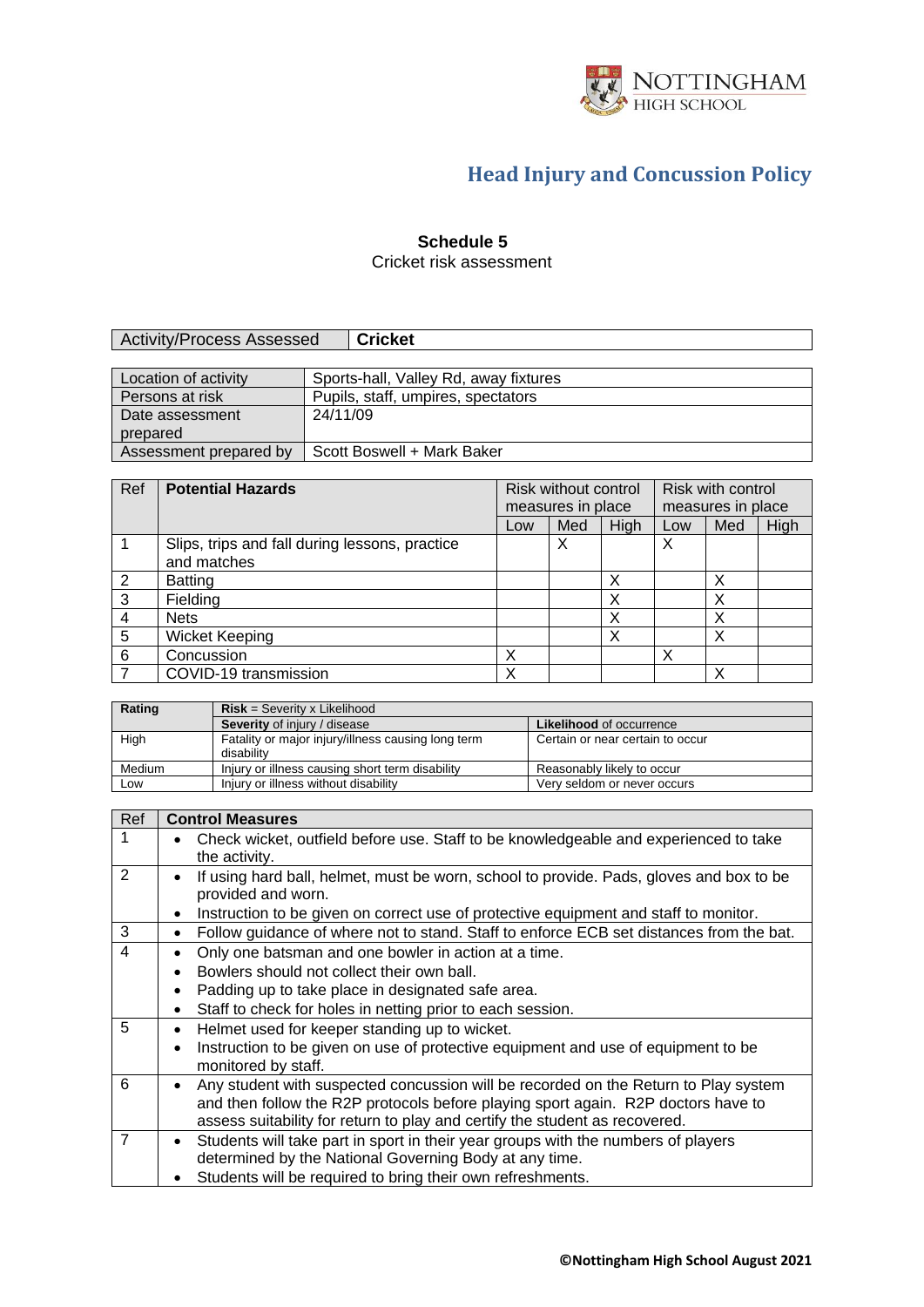

|  | Students will use their personal equipment where possible and will be advised to keep<br>$\bullet$<br>all kit clean. |  |
|--|----------------------------------------------------------------------------------------------------------------------|--|
|  | Where school equipment is used it will be sanitised regularly.<br>$\bullet$                                          |  |
|  | The school will follow all relevant governing body advice.<br>٠                                                      |  |
|  | Students will not be allowed to take part in any sport if they show any symptoms of<br>COVID-19.                     |  |
|  | First aid and medical support will be provided with appropriate PPE for any required<br>$\bullet$<br>treatment.      |  |
|  | Students will be required to adhere to social distancing where possible in the context of<br>$\bullet$<br>the sport. |  |
|  | Match officials and coaching staff will adhere to social distancing where possible.<br>$\bullet$                     |  |
|  | Spectators will be required to register attendance to comply with track and trace<br>٠<br>requirements.              |  |
|  | Spectators will be required to stand in groups of no more than 6 people who are in their                             |  |

| <b>Assessment of Overall Risk</b> | Low | Med | Hiał |
|-----------------------------------|-----|-----|------|
| Without control measures          |     |     |      |
| With control measures             |     |     |      |

NB: Re-assessment is required if the overall risk with control measures remains high

'bubble' and remain 2 metres from another group of spectators.

| Approved    | <b>PAD</b>            | Not approved |  | Date | 20 Jan 15 |
|-------------|-----------------------|--------------|--|------|-----------|
| Comments    |                       |              |  |      |           |
| Signed      | PAD                   |              |  |      |           |
| Circulation | <b>Teaching Staff</b> |              |  |      |           |
|             | <b>Support Staff</b>  |              |  |      |           |
|             | Director of Finance   |              |  |      |           |
|             | Other: Specify        |              |  |      |           |

| <b>Review Timescale:</b> |               |              |              |
|--------------------------|---------------|--------------|--------------|
| Yearly                   |               |              |              |
| Date of Review:          | 12 Jan 14     | Reviewed by: | M D Smith    |
|                          | 29 Apr 15     |              | M D Smith    |
|                          | 10 Mar 16     |              | M D Smith    |
|                          | 24 April 2017 |              | M D Smith    |
|                          | October       |              | SD Whitehead |
|                          | 2018          |              |              |
|                          | Feb 20        |              | <b>SDW</b>   |
|                          | Sept 20       |              | <b>SDW</b>   |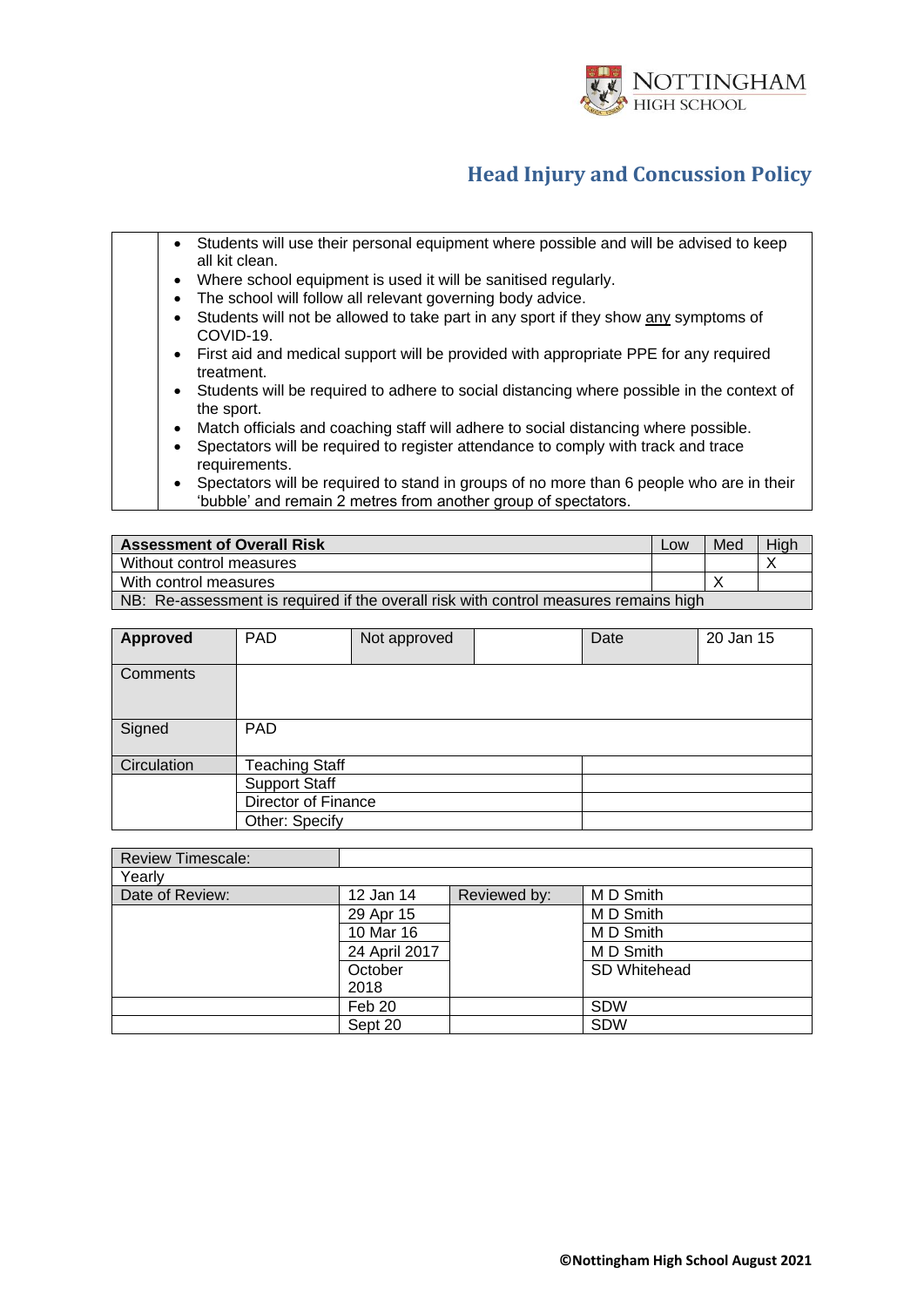

#### **Schedule 6**

Netball risk assessment

| Activity/Process Assessed |  |
|---------------------------|--|
|                           |  |

| Location of activity   | Valley Road Netball Courts                               |
|------------------------|----------------------------------------------------------|
| Persons at risk        | Pupils, Staff, Umpires, Visitors                         |
| Date assessment        | $1st$ April 2016- Modified 27 <sup>th</sup> January 2020 |
| prepared               |                                                          |
| Assessment prepared by | Georgina McAndrews - Heidi Bray                          |

| Ref            | <b>Potential Hazards</b>                  |     | Risk without control      |      |     | Risk with control |      |
|----------------|-------------------------------------------|-----|---------------------------|------|-----|-------------------|------|
|                |                                           |     | measures in place         |      |     | measures in place |      |
|                |                                           | Low | Med                       | High | Low | Med               | High |
| $\mathbf{1}$   | The ground                                |     | x                         |      | x   |                   |      |
| $\overline{2}$ | Posts                                     |     | x                         |      | x   |                   |      |
| 3              | The game                                  |     | $\boldsymbol{\mathsf{x}}$ |      | X   |                   |      |
| 4              | Muscle injuries                           | x   |                           |      | X   |                   |      |
| 5              | Netball training equipment (balls, cones, |     | x                         |      | X   |                   |      |
|                | bibs)                                     |     |                           |      |     |                   |      |
| 6              | <b>Spectators</b>                         |     | x                         |      | x   |                   |      |
| $\overline{7}$ | Adverse weather conditions                |     | $\boldsymbol{\mathsf{x}}$ |      | X   |                   |      |
| 8              | Warm up / Cool down                       | X   |                           |      | x   |                   |      |
| 9              | <b>Medical Records</b>                    |     | x                         |      | x   |                   |      |
| 10             | Accessing Changing Rooms from Car Park    |     | $\boldsymbol{\mathsf{x}}$ |      | X   |                   |      |
|                | area                                      |     |                           |      |     |                   |      |
| 11             | Concussion                                | x   |                           |      | x   |                   |      |
| 12             | <b>COVID-19 Transmission</b>              |     |                           | x    |     | x                 |      |

| Rating        | <b>Risk</b> = Severity x Likelihood      |                                  |  |
|---------------|------------------------------------------|----------------------------------|--|
|               | Severity of injury / disease             | Likelihood of occurrence         |  |
| High          | Fatality or major injury/illness causing | Certain or near certain to occur |  |
|               | long term disability                     |                                  |  |
| <b>Medium</b> | Injury or illness causing short term     | Reasonably likely to occur       |  |
|               | disability                               |                                  |  |
| Low           | Injury or illness without disability     | Very seldom or never occurs      |  |

| Ref |           | <b>Control Measures</b>                                                                                                                                                                                                                                                                                        |
|-----|-----------|----------------------------------------------------------------------------------------------------------------------------------------------------------------------------------------------------------------------------------------------------------------------------------------------------------------|
|     | $\bullet$ | The playing area is inspected regularly by ground staff and as appropriate teaching<br>staff to ensure it is clear of hazards.<br>The grounds staff will inspect the courts before each session/fixture and make<br>recommendations regarding cancellations if frozen or too slippy due to heavy rain<br>fall. |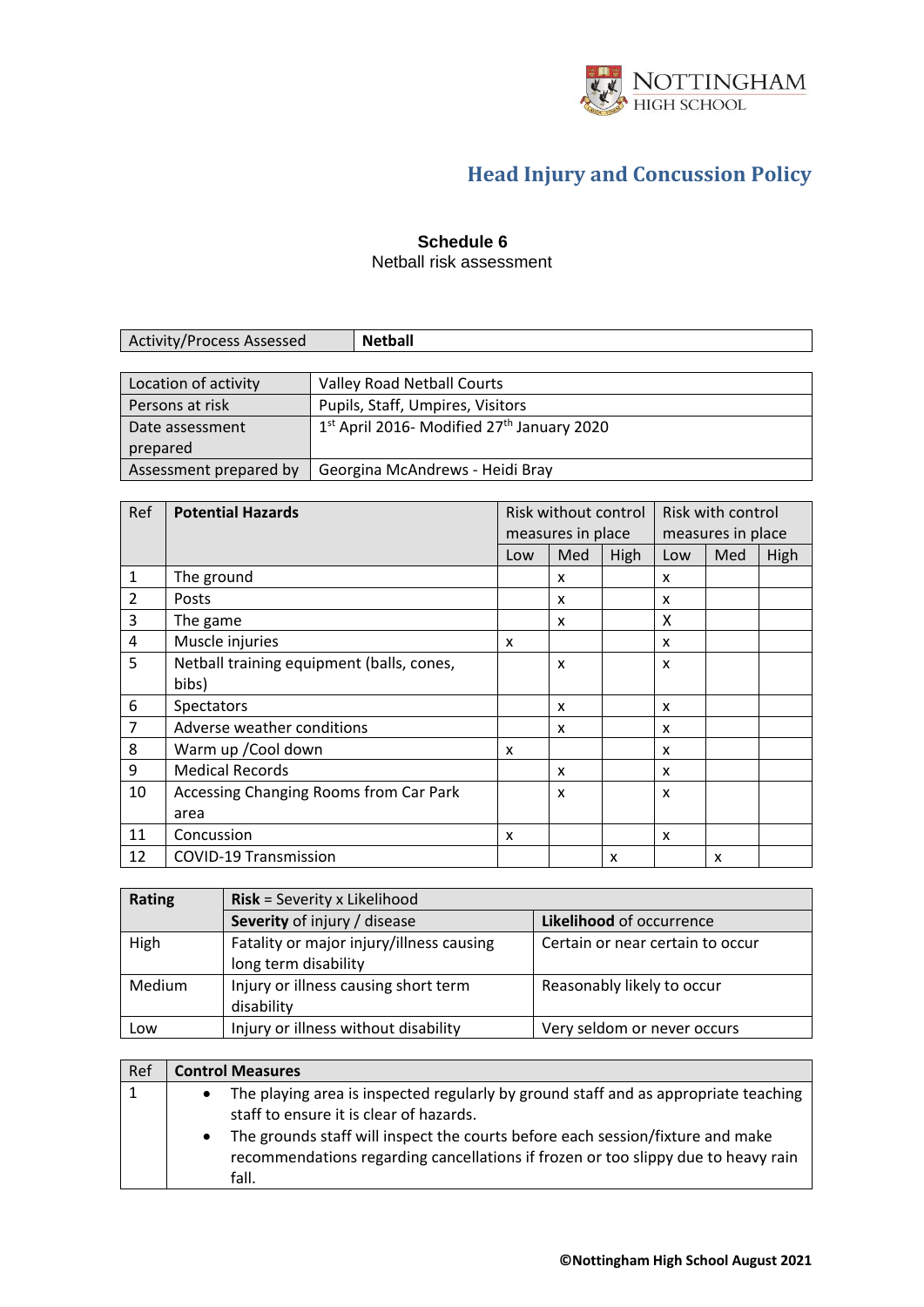

| $\overline{2}$ | Post protectors are used on each court.                                                                                                                                                                                                                                                                                                                                                                                                                                                                                |
|----------------|------------------------------------------------------------------------------------------------------------------------------------------------------------------------------------------------------------------------------------------------------------------------------------------------------------------------------------------------------------------------------------------------------------------------------------------------------------------------------------------------------------------------|
| 3              | The game is taught in accordance with the rules of England netball. Staff will<br>introduce the game progressively to minimise risk. Lessons are organised to allow for<br>differentiation in ability. This is assessed on a weekly basis. Pupils are suitably trained<br>and experienced for key competitive situations. Staff are suitably qualified to teach<br>and umpire the game. Emphasis that netball is a non-contact sport.                                                                                  |
| $\overline{4}$ | Players are warmed up appropriately to prevent muscle injuries.<br>$\bullet$                                                                                                                                                                                                                                                                                                                                                                                                                                           |
| 5              | Ensure all playing equipment is suitable fit for purpose, safe and is undamaged.<br>$\bullet$<br>Ensure all equipment is used (and stored) correctly and it is removed out of the<br>playing area, when not in use.<br>Unsafe equipment must not be used and should be reported ASAP.<br>٠                                                                                                                                                                                                                             |
| 6              | Ensure spectators stand outside of the pitch surround - behind any designated<br>$\bullet$<br>fencing.<br>Check that entry gates are closed and that the designated standing area is safe.<br>٠<br>Any subs to stand off the umpiring line.<br>٠                                                                                                                                                                                                                                                                       |
| $\overline{7}$ | Ensure that the playing surface is safe for use and does not become dangerous in<br>$\bullet$<br>adverse weather conditions.<br>Check that participants are correctly attired and equipped for the weather i.e. Sun<br>cream for warm days, waterproofs for wet days.<br>Monitor the effects of the weather on the playing surface and undertake an on-going<br>٠<br>dynamic risk assessment.<br>Ensure all participants receive sufficient drinks breaks in warm conditions or on<br>٠<br>extended training sessions. |
| 8              | Ensure participants are educated and supervised through correct warm up techniques<br>required for Netball specifically; Use of Warm Up Games incorporating Dynamic (and<br>Static stretches) that are relevant to the game of Netball.<br>Always to be done before and after (as Cool Down) all matches and games sessions.<br>Each player has assess to warm up sheet, as well as staff all having access to warm up<br>sheets in kit bags.                                                                          |
| 9              | Ensure all medical records are kept up to date and that all teachers / coaches are<br>$\bullet$<br>aware of any participants with issues and where this information can be found.<br>All teachers / coaches are responsible for ensuring a fully stocked First Aid Kit is<br>available pitch side.<br>All teachers / coaches should be suitably qualified.<br>All teachers / coaches must have with access to emergency numbers and a mobile<br>phone.                                                                 |
| 10             | Ensure that the bus (es) drops off all users near the pathway and that all users use<br>the pathway when moving to and from changing rooms.                                                                                                                                                                                                                                                                                                                                                                            |
| 11             | Any student with suspected concussion will be recorded on the Return to Play<br>system and then follow the R2P protocols before playing sport again. R2P doctors<br>have to assess suitability for return to play and certify the student as recovered.                                                                                                                                                                                                                                                                |
| 12             | Students will take part in sport in their year groups with the numbers of players<br>determined by the National Governing Body at any time.                                                                                                                                                                                                                                                                                                                                                                            |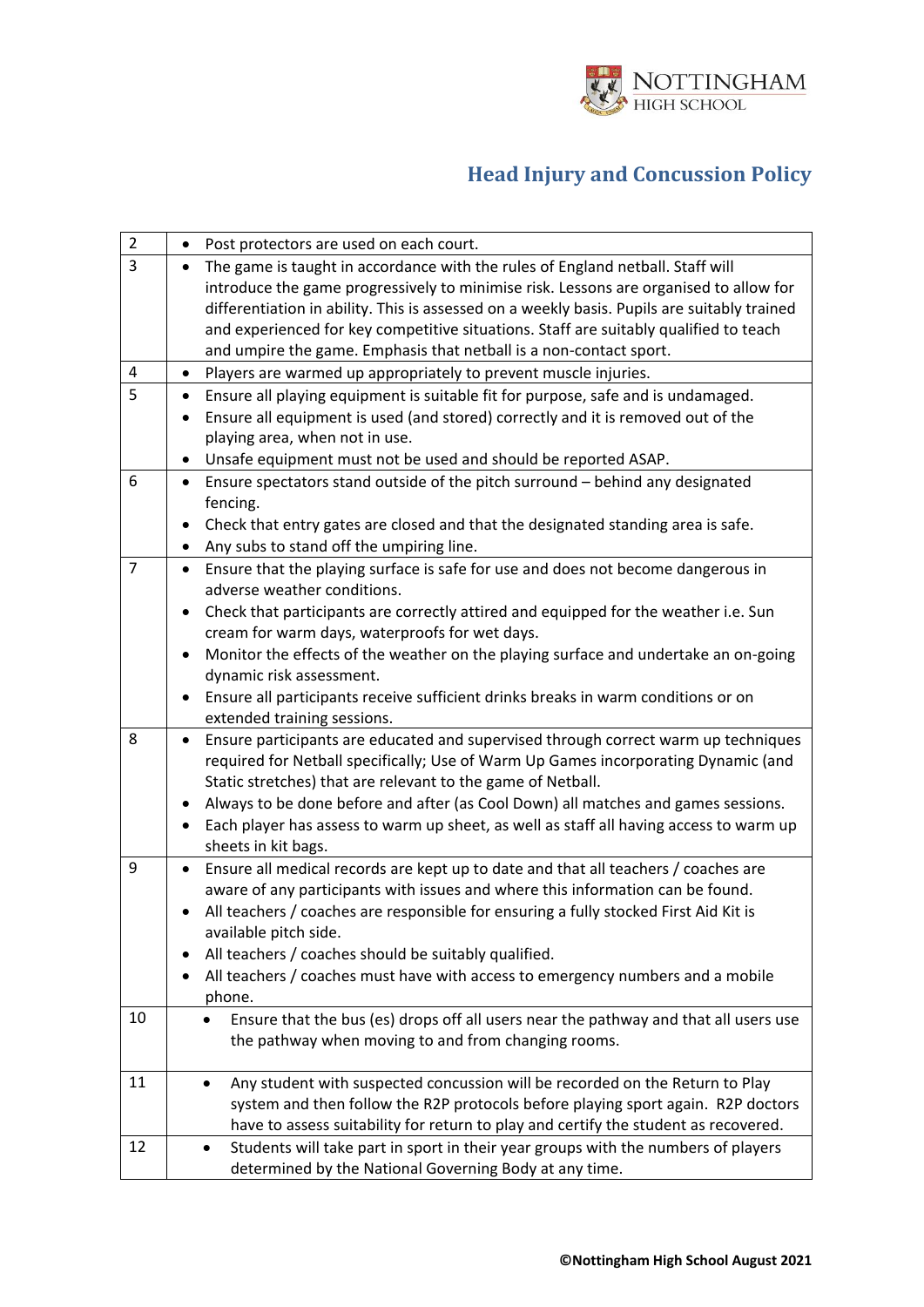

| Students will be required to bring their own refreshments.<br>$\bullet$                                                                                                 |
|-------------------------------------------------------------------------------------------------------------------------------------------------------------------------|
| Students will use their personal equipment where possible and will be advised to<br>$\bullet$                                                                           |
| keep all kit clean.                                                                                                                                                     |
| Where school equipment is used it will be sanitised regularly.<br>$\bullet$                                                                                             |
| The school will follow all relevant governing body advice.<br>$\bullet$                                                                                                 |
| Students will not be allowed to take part in any sport if they show any symptoms<br>$\bullet$<br>of COVID-19.                                                           |
| First aid and medical support will be provided with appropriate PPE for any<br>$\bullet$<br>required treatment.                                                         |
| Students will be required to adhere to social distancing where possible in the<br>$\bullet$<br>context of the sport.                                                    |
| Match officials and coaching staff will adhere to social distancing where possible.<br>$\bullet$                                                                        |
| Spectators will be required to register attendance to comply with track and trace<br>$\bullet$<br>requirements.                                                         |
| Spectators will be required to stand in groups of no more than 6 people who are<br>$\bullet$<br>in their 'bubble' and remain 2 metres from another group of spectators. |

| <b>Assessment of Overall Risk</b>                                                    | Low | Med | High |
|--------------------------------------------------------------------------------------|-----|-----|------|
| Without control measures                                                             |     |     |      |
| With control measures                                                                |     |     |      |
| NB: Re-assessment is required if the overall risk with control measures remains high |     |     |      |

| <b>Approved</b> | PAD                        | Not approved |  | Date            | 20 Apr 16 |
|-----------------|----------------------------|--------------|--|-----------------|-----------|
| Comments        |                            |              |  |                 |           |
| Signed          | <b>PAD</b>                 |              |  |                 |           |
| Circulation     | <b>Teaching Staff</b><br>X |              |  |                 |           |
|                 | <b>Support Staff</b>       |              |  |                 |           |
|                 | Director of Finance        |              |  |                 |           |
|                 | Other: Specify             |              |  | X Grounds staff |           |

| <b>Review Timescale:</b> | annually      |              |              |
|--------------------------|---------------|--------------|--------------|
| Date of Review:          | 24 April 2017 | Reviewed by: | M D Smith    |
|                          | October       |              | SD Whitehead |
|                          | 2018          |              |              |
|                          | January 2020  |              | SD Whitehead |
|                          | Sept 20       |              | <b>SDW</b>   |
|                          |               |              |              |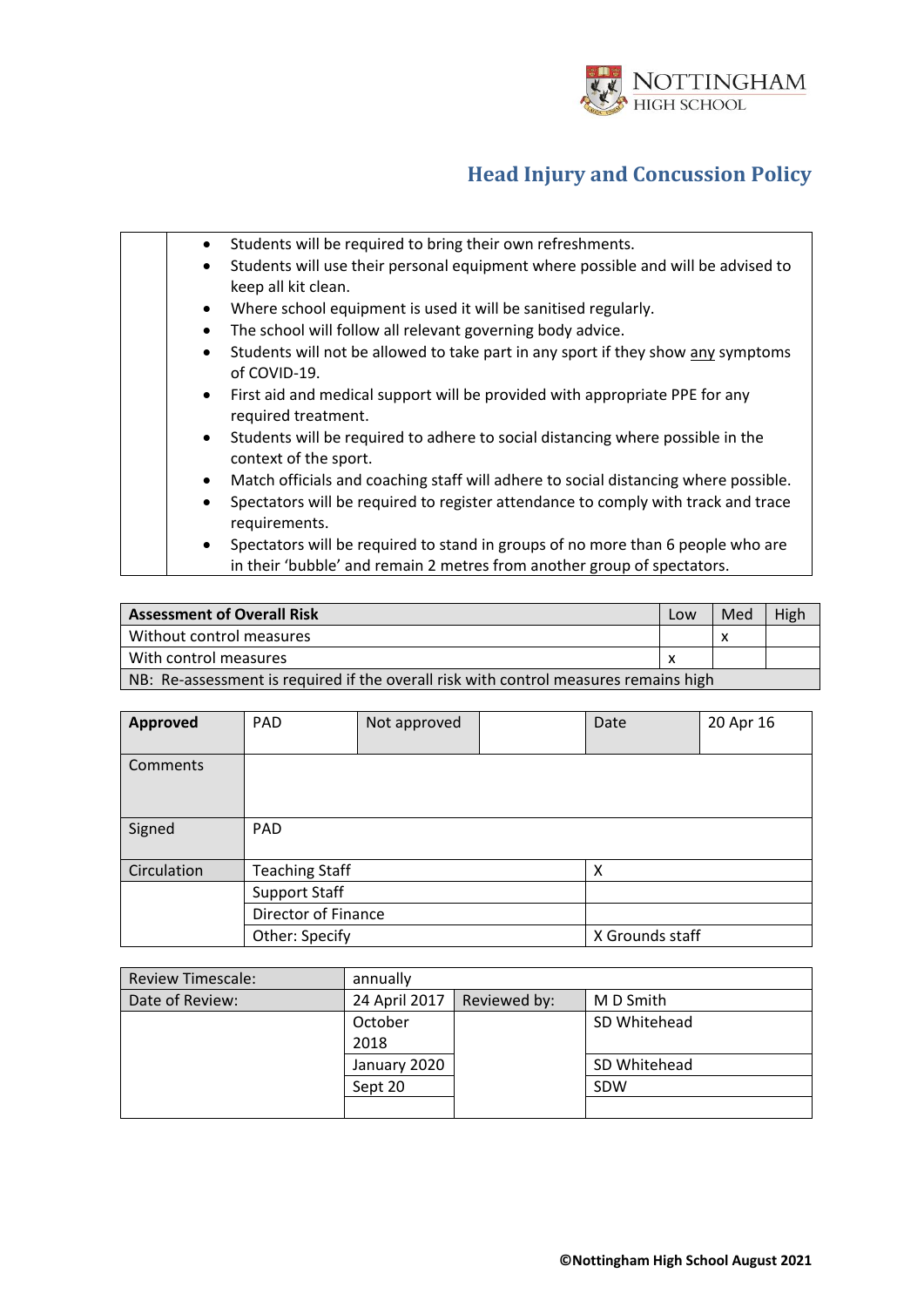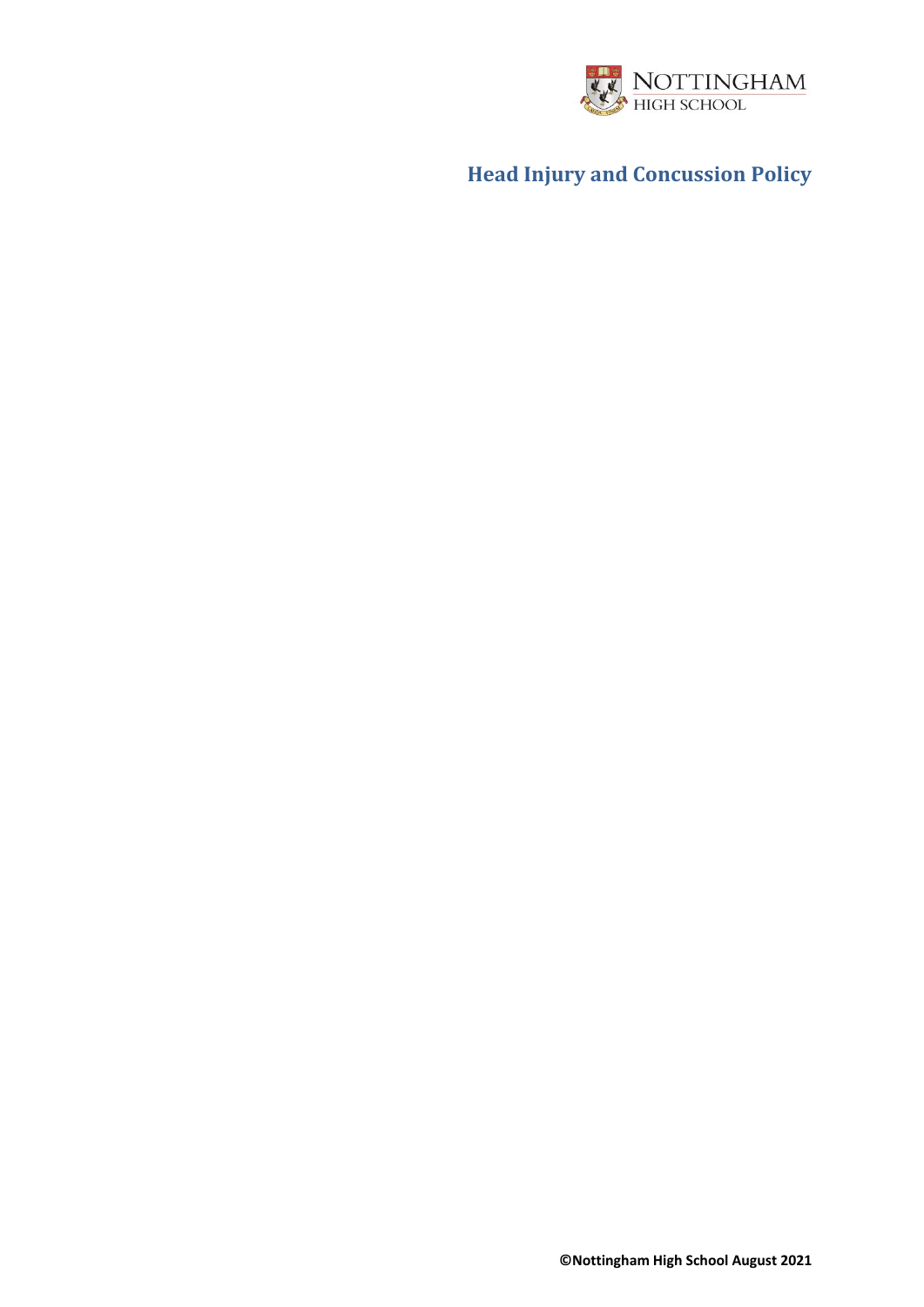

#### **Schedule 7**

Rounders risk assessment

| Activity/Process Assessed | ders |
|---------------------------|------|

| Location of activity   | Valley Road                        |
|------------------------|------------------------------------|
| Persons at risk        | Students, Staff, Umpires, Visitors |
| Date assessment        | $1st$ April 2016                   |
| prepared               |                                    |
| Assessment prepared by | Georgina McAndrew                  |

| Ref | <b>Potential Hazards</b>     | Risk without control |                   | Risk with control |                   |     |      |
|-----|------------------------------|----------------------|-------------------|-------------------|-------------------|-----|------|
|     |                              |                      | measures in place |                   | measures in place |     |      |
|     |                              | Low                  | Med               | High              | Low               | Med | High |
|     | The ground                   |                      | x                 |                   | X                 |     |      |
|     | Equipment                    |                      | x                 |                   | х                 |     |      |
|     | The game                     |                      | x                 |                   | χ                 |     |      |
| 4   | Muscle injuries              | x                    |                   |                   | X                 |     |      |
|     | <b>COVID-19 Transmisison</b> |                      |                   | x                 |                   | x   |      |

| Ref            | <b>Control Measures</b>                                                                                                                                                                                                                                                                                                                                                                                                                                                                                     |
|----------------|-------------------------------------------------------------------------------------------------------------------------------------------------------------------------------------------------------------------------------------------------------------------------------------------------------------------------------------------------------------------------------------------------------------------------------------------------------------------------------------------------------------|
| $\mathbf{1}$   | The playing area is inspected regularly by ground staff and as appropriate teaching<br>staff to ensure it is clear of hazards.<br>The grounds staff will inspect the pitch before each session/fixture and make                                                                                                                                                                                                                                                                                             |
|                | recommendations regarding cancellations if frozen or waterlogged.                                                                                                                                                                                                                                                                                                                                                                                                                                           |
|                | Each pitch/activity will be set up far enough away from each other to avoid fielders<br>being hit by a ball from another pitch.                                                                                                                                                                                                                                                                                                                                                                             |
| $\overline{2}$ | • Appropriate balls are used depending on age group and ability. All equipment is<br>England Rounders approved with post stoppers on top.                                                                                                                                                                                                                                                                                                                                                                   |
| 3              | The game is taught in accordance with the rules of England rounders. Staff will<br>introduce the game progressively to minimise risk. Lessons are organised to allow for<br>differentiation in ability. This is assessed on a weekly basis. Students are suitably<br>trained and experienced for key competitive situations. Staff are suitably qualified to<br>teach and umpire the game. Batters are also asked to line up in an assigned spot<br>away from the pitch to avoid being hit by the ball/bat. |
| 4              | • Players are warmed up appropriately to prevent muscle injuries.                                                                                                                                                                                                                                                                                                                                                                                                                                           |
| 5              | Students will take part in sport in their year groups with the numbers of players<br>determined by the National Governing Body at any time.<br>Students will be required to bring their own refreshments.<br>$\bullet$<br>Students will use their personal equipment where possible and will be advised to<br>keep all kit clean.<br>Where school equipment is used it will be sanitised regularly.                                                                                                         |
|                | The school will follow all relevant governing body advice.                                                                                                                                                                                                                                                                                                                                                                                                                                                  |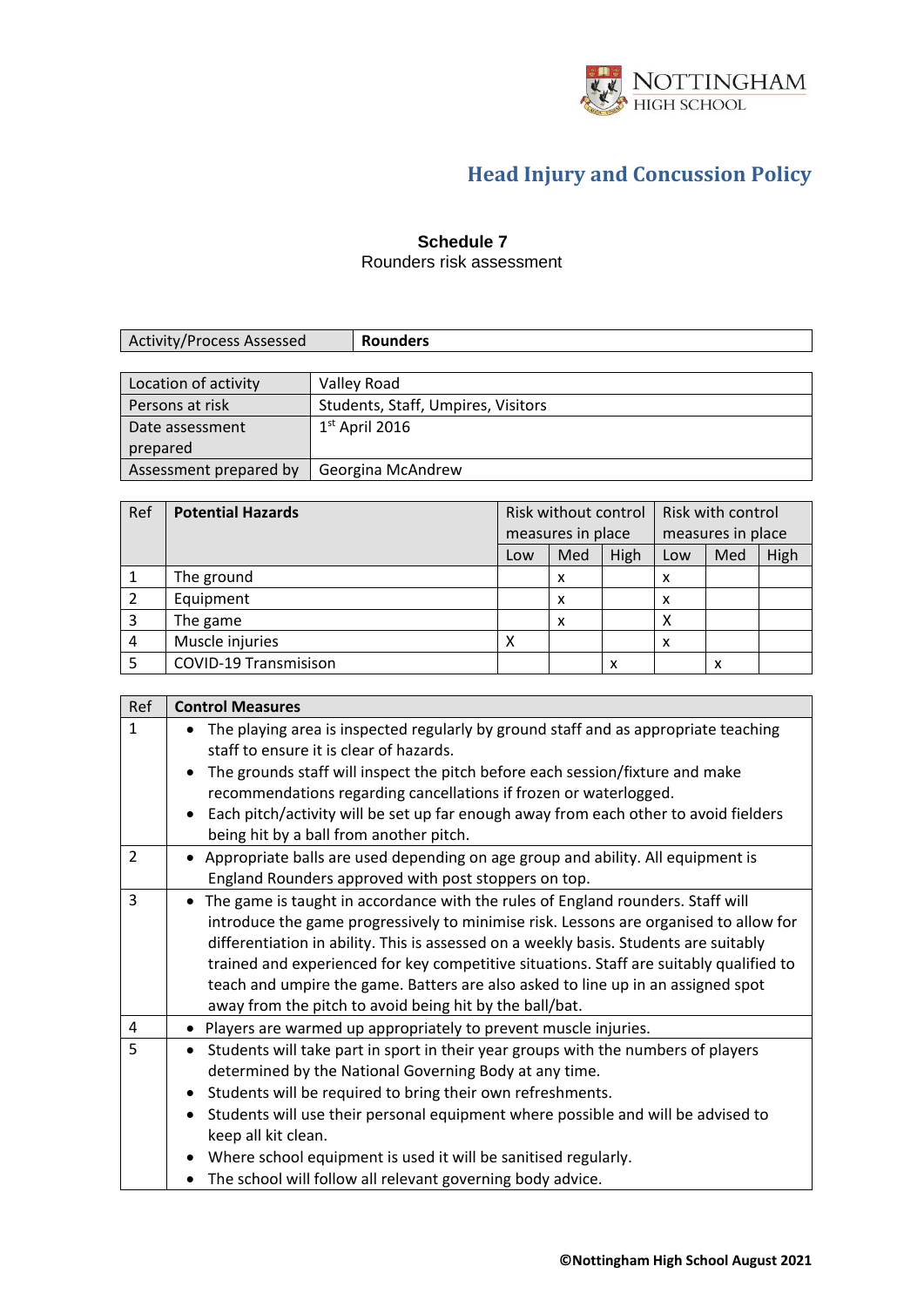

| • Students will not be allowed to take part in any sport if they show any symptoms of<br>COVID-19.                                                           |
|--------------------------------------------------------------------------------------------------------------------------------------------------------------|
| • First aid and medical support will be provided with appropriate PPE for any required<br>treatment.                                                         |
| • Students will be required to adhere to social distancing where possible in the context<br>of the sport.                                                    |
| • Match officials and coaching staff will adhere to social distancing where possible.                                                                        |
| • Spectators will be required to register attendance to comply with track and trace<br>requirements.                                                         |
| • Spectators will be required to stand in groups of no more than 6 people who are in<br>their 'bubble' and remain 2 metres from another group of spectators. |

| <b>Assessment of Overall Risk</b>                                                    | Low | Med | High |  |  |
|--------------------------------------------------------------------------------------|-----|-----|------|--|--|
| Without control measures                                                             |     |     |      |  |  |
| With control measures                                                                |     |     |      |  |  |
| NB: Re-assessment is required if the overall risk with control measures remains high |     |     |      |  |  |

| Approved    | PAD.                              | Not approved |  | Date | 20 Apr 16 |  |
|-------------|-----------------------------------|--------------|--|------|-----------|--|
| Comments    |                                   |              |  |      |           |  |
| Signed      | PAD.                              |              |  |      |           |  |
| Circulation | <b>Teaching Staff</b><br>х        |              |  |      |           |  |
|             | <b>Support Staff</b>              |              |  |      |           |  |
|             | Director of Finance               |              |  |      |           |  |
|             | Other: Specify<br>X Grounds Staff |              |  |      |           |  |

| <b>Review Timescale:</b> | annually      |              |              |  |  |
|--------------------------|---------------|--------------|--------------|--|--|
| Date of Review:          | 24 April 2017 | Reviewed by: | M D Smith    |  |  |
|                          | October       |              | SD Whitehead |  |  |
|                          | 2018          |              |              |  |  |
|                          | Feb 20        |              | SDW          |  |  |
|                          | Sept 20       |              | SDW          |  |  |
|                          |               |              |              |  |  |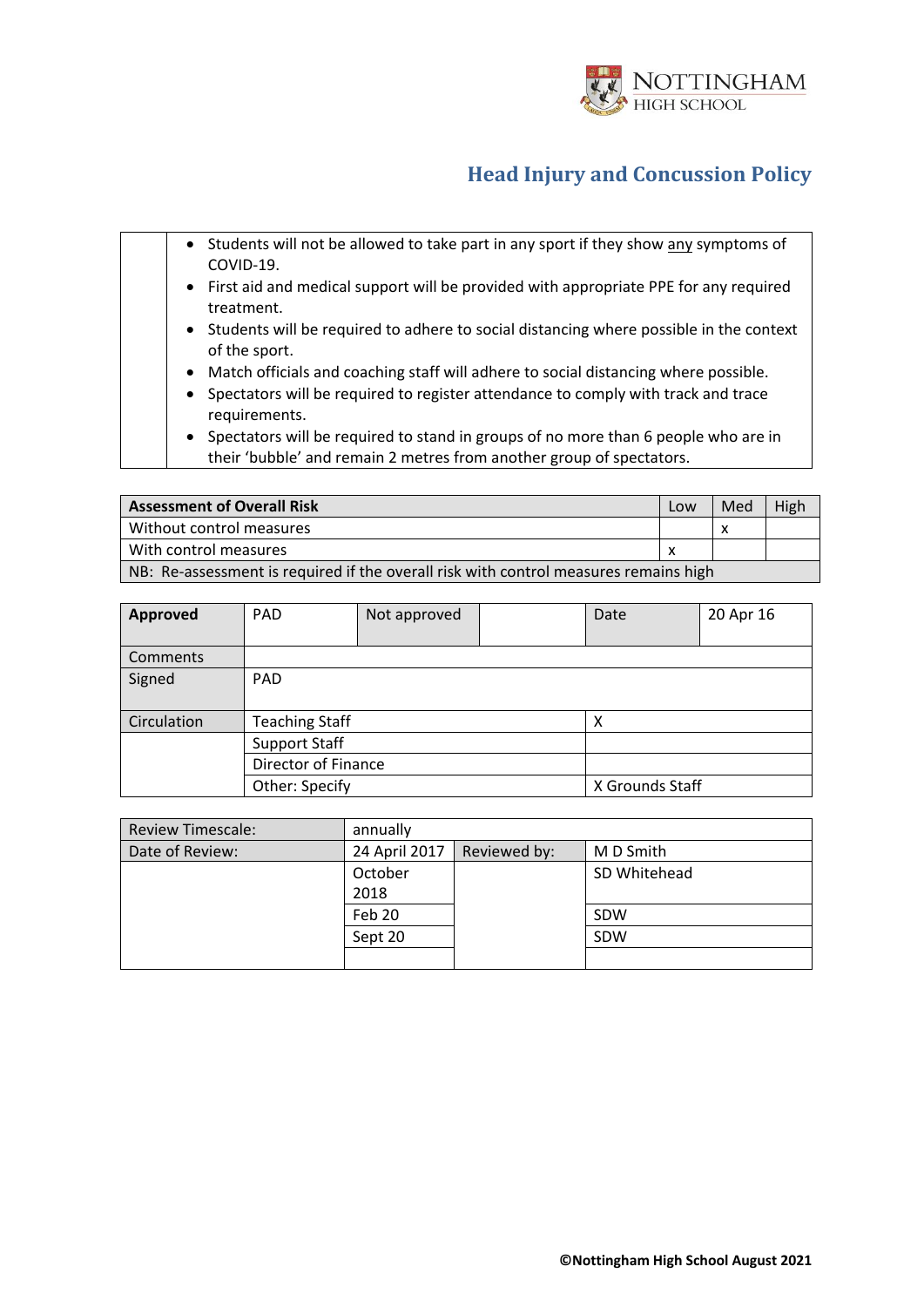

#### **Schedule 8**

Football risk assessment

| <b>Activity/Process Assessed</b> | <b>Football Fixtures</b> |
|----------------------------------|--------------------------|
|                                  |                          |
| Location of activity             | Various                  |
| Persons at risk                  | <b>Players</b>           |
| Date assessment                  | 7/12/09                  |

prepared

Assessment prepared by PJC

| Ref            | <b>Potential Hazards</b>     | Risk without control |                   | Risk with control |                   |     |      |
|----------------|------------------------------|----------------------|-------------------|-------------------|-------------------|-----|------|
|                |                              |                      | measures in place |                   | measures in place |     |      |
|                |                              | Low                  | Med               | High              | Low               | Med | High |
|                | Muscle strains               | x                    |                   |                   | x                 |     |      |
| $\overline{2}$ | Head injuries                |                      | x                 |                   | x                 |     |      |
| 3              | <b>Broken limbs</b>          |                      | X                 |                   | x                 |     |      |
| 4              | Unsafe playing surfaces      |                      | x                 |                   | x                 |     |      |
| 5              | Travel to the fixture        |                      | X                 |                   | x                 |     |      |
| 6              | Concussion                   |                      | X                 |                   |                   | x   |      |
|                | <b>COVID-19 Transmission</b> |                      |                   | x                 |                   | x   |      |

| <b>Rating</b> | <b>Risk</b> = Severity x Likelihood                              |                                  |  |  |  |  |
|---------------|------------------------------------------------------------------|----------------------------------|--|--|--|--|
|               | Severity of injury / disease                                     | Likelihood of occurrence         |  |  |  |  |
| High          | Fatality or major injury/illness causing long<br>term disability | Certain or near certain to occur |  |  |  |  |
| Medium        | Injury or illness causing short term<br>disability               | Reasonably likely to occur       |  |  |  |  |
| Low           | Injury or illness without disability                             | Very seldom or never occurs      |  |  |  |  |

| Ref            | <b>Control Measures</b>                                                              |
|----------------|--------------------------------------------------------------------------------------|
|                | Ensure players warm up correctly.                                                    |
| $\mathfrak{p}$ | Caution players making dangerous challenges.                                         |
|                | Stop game immediately in event of head injuries.<br>٠                                |
|                | Substitute any player if there is any chance that they may have suffered concussion, |
|                | erring on the side of caution if there is any doubt.                                 |
| 3              | Caution players making dangerous challenges                                          |
| 4              | Check surface before commencing the game, particularly at away fixtures<br>$\bullet$ |
|                | Grounds staff to make recommendations in the event of frozen or waterlogged pitches  |
| 5              | Follow school guidelines on minibus safety.                                          |
| 6              | Any student with suspected concussion will be recorded on the Return to Play system  |
|                | and then follow the R2P protocols before playing sport again. R2P doctors have to    |
|                | assess suitability for return to play and certify the student as recovered.          |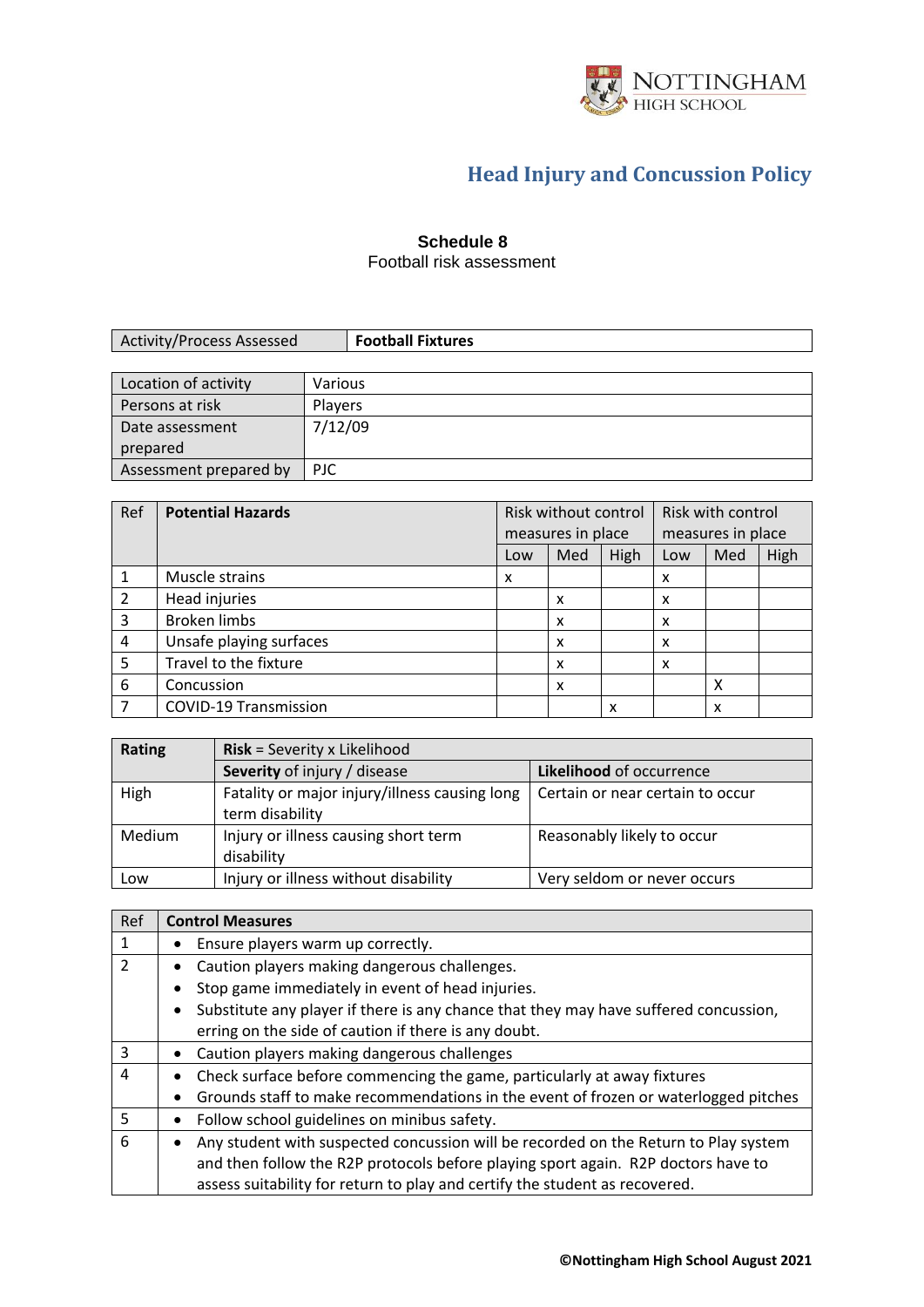

| $\overline{7}$ | Students will take part in sport in their year groups with the numbers of players<br>$\bullet$<br>determined by the National Governing Body at any time.                |
|----------------|-------------------------------------------------------------------------------------------------------------------------------------------------------------------------|
|                | Students will be required to bring their own refreshments.<br>$\bullet$                                                                                                 |
|                | Students will use their personal equipment where possible and will be advised to<br>$\bullet$<br>keep all kit clean.                                                    |
|                | Where school equipment is used it will be sanitised regularly.<br>$\bullet$                                                                                             |
|                | The school will follow all relevant governing body advice.<br>$\bullet$                                                                                                 |
|                | Students will not be allowed to take part in any sport if they show any symptoms of<br>$\bullet$<br>COVID-19.                                                           |
|                | • First aid and medical support will be provided with appropriate PPE for any<br>required treatment.                                                                    |
|                | Students will be required to adhere to social distancing where possible in the<br>$\bullet$<br>context of the sport.                                                    |
|                | Match officials and coaching staff will adhere to social distancing where possible.<br>$\bullet$                                                                        |
|                | Spectators will be required to register attendance to comply with track and trace<br>$\bullet$<br>requirements.                                                         |
|                | Spectators will be required to stand in groups of no more than 6 people who are in<br>$\bullet$<br>their 'bubble' and remain 2 metres from another group of spectators. |

| <b>Assessment of Overall Risk</b>                                                    | Low | Med | High |  |
|--------------------------------------------------------------------------------------|-----|-----|------|--|
| Without control measures                                                             |     |     |      |  |
| With control measures                                                                |     |     |      |  |
| NB: Re-assessment is required if the overall risk with control measures remains high |     |     |      |  |

 $\mathbf{I}$ 

| <b>Approved</b> | <b>PAD</b>            | Not approved |  | Date | 20 Jan 15 |  |
|-----------------|-----------------------|--------------|--|------|-----------|--|
|                 |                       |              |  |      |           |  |
| Comments        |                       |              |  |      |           |  |
|                 |                       |              |  |      |           |  |
|                 |                       |              |  |      |           |  |
|                 |                       |              |  |      |           |  |
| Signed          | <b>PAD</b>            |              |  |      |           |  |
|                 |                       |              |  |      |           |  |
|                 |                       |              |  |      |           |  |
| Circulation     | <b>Teaching Staff</b> |              |  |      |           |  |
|                 | <b>Support Staff</b>  |              |  |      |           |  |
|                 | Director of Finance   |              |  |      |           |  |
|                 | Other: Specify        |              |  |      |           |  |

| <b>Review Timescale:</b> |               |              |           |
|--------------------------|---------------|--------------|-----------|
| Yearly                   |               |              |           |
| Date of Review:          |               | Reviewed by: |           |
| 12 January 2014          |               | M D Smith    |           |
|                          | 29 Apr 15     |              | M D Smith |
|                          | 10 Mar 16     |              | M D Smith |
|                          | 24 April 2017 |              | M D Smith |